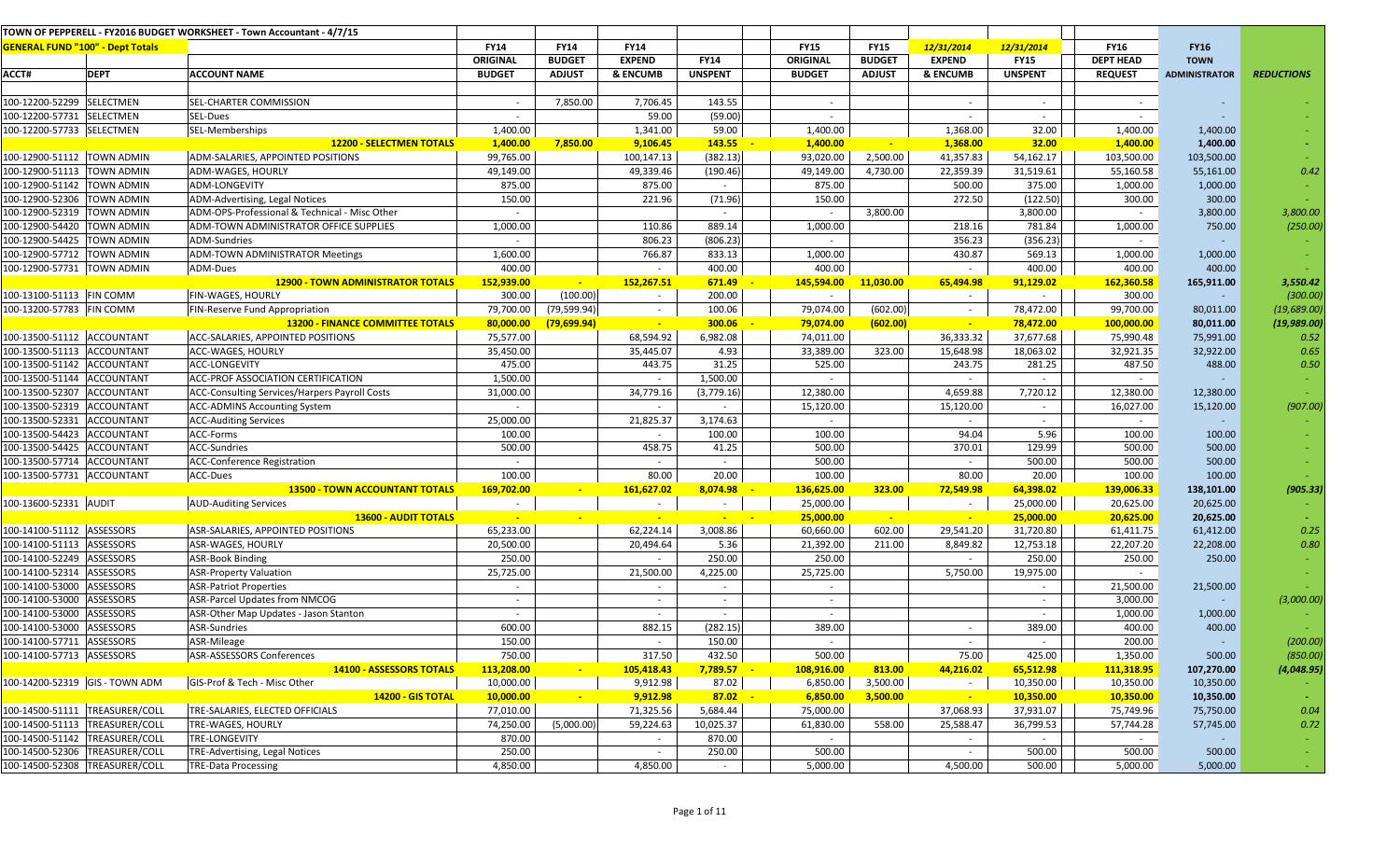|                                                          |                                                   | TOWN OF PEPPERELL - FY2016 BUDGET WORKSHEET - Town Accountant - 4/7/15 |                  |               |                  |                  |                  |               |                    |                  |                     |                      |                   |
|----------------------------------------------------------|---------------------------------------------------|------------------------------------------------------------------------|------------------|---------------|------------------|------------------|------------------|---------------|--------------------|------------------|---------------------|----------------------|-------------------|
| <b>GENERAL FUND "100" - Dept Totals</b>                  |                                                   |                                                                        | <b>FY14</b>      | <b>FY14</b>   | <b>FY14</b>      |                  | <b>FY15</b>      | <b>FY15</b>   | 12/31/2014         | 12/31/2014       | <b>FY16</b>         | <b>FY16</b>          |                   |
|                                                          |                                                   |                                                                        | ORIGINAL         | <b>BUDGET</b> | <b>EXPEND</b>    | <b>FY14</b>      | <b>ORIGINAL</b>  | <b>BUDGET</b> | <b>EXPEND</b>      | <b>FY15</b>      | <b>DEPT HEAD</b>    | <b>TOWN</b>          |                   |
| ACCT#                                                    | <b>DEPT</b>                                       | <b>ACCOUNT NAME</b>                                                    | <b>BUDGET</b>    | <b>ADJUST</b> | & ENCUMB         | <b>UNSPENT</b>   | <b>BUDGET</b>    | <b>ADJUST</b> | & ENCUMB           | <b>UNSPENT</b>   | <b>REQUEST</b>      | <b>ADMINISTRATOR</b> | <b>REDUCTIONS</b> |
|                                                          | 100-14500-52328 TREASURER/COLL                    | <b>TRE-Banking Services</b>                                            | 6,800.00         |               | 5,132.54         | 1,667.46         | 6,800.00         |               | 3,532.67           | 3,267.33         | 6,800.00            | 6,800.00             |                   |
|                                                          | 100-14500-54423 TREASURER/COLL                    | TRE-Forms                                                              | 400.00           |               | 55.97            | 344.03           | 200.00           |               | $\sim$             | 200.00           | 200.00              | 200.00               |                   |
|                                                          | 100-14500-54425 TREASURER/COLL                    | <b>TRE-Sundries</b>                                                    | 3,179.00         |               | 1,132.92         | 2,046.08         | 3,200.00         |               | 424.92             | 2,775.08         | 3,200.00            | 3,200.00             |                   |
|                                                          | 100-14500-57713 TREASURER/COLL                    | <b>TRE-Conferences</b>                                                 | 510.00           |               | 737.38           | (227.38)         | 600.00           |               | 623.66             | (23.66)          | 600.00              | 600.00               |                   |
|                                                          | 100-14500-57714 TREASURER/COLL                    | <b>TRE-Conference Registration</b>                                     | 100.00           |               | $\sim$           | 100.00           | 100.00           |               | $\sim$             | 100.00           | 100.00              | 100.00               |                   |
| 100-14500-57731                                          | TREASURER/COLL                                    | TRE-Dues                                                               | 135.00           |               | 90.00            | 45.00            | 135.00           |               | 50.00              | 85.00            | 135.00              | 135.00               |                   |
|                                                          | 100-14500-57749 TREASURER/COLL                    | <b>TRE-Premium Bond</b>                                                | 1,100.00         |               | 1,022.00         | 78.00            | 1,100.00         |               | 200.00             | 900.00           | 1,100.00            | 1,100.00             |                   |
|                                                          |                                                   | <b>14500 - TREASURER/COLLECTOR TOTALS</b>                              | 169,454.00       | (5,000.00)    | 143,571.00       | 20,883.00        | 154,465.00       | 558.00        | 71,988.65          | 83,034.35        | 151,129.24          | 151,130.00           | 0.76              |
| 100-15100-52301 LAW/LEGAL                                |                                                   | <b>LAW-Town Counsel Fees</b>                                           | 13,000.00        |               | 10,076.00        | 2,924.00         | 18,500.00        |               | 3,627.00           | 14,873.00        | 12,000.00           | 5,500.00             | (6,500.00)        |
| 100-15100-52307 LAW/LEGAL                                |                                                   | <b>LAW-Consulting Services</b>                                         | 9,000.00         | 5,100.00      | 17,023.32        | (2,923.32)       | 3,500.00         |               | 8,570.20           | (5,070.20)       | 10,000.00           | 10,000.00            |                   |
|                                                          |                                                   | 15100 - LAW/LEGAL TOTALS                                               | 22,000.00        | 5,100.00      | 27,099.32        | 0.68             | 22,000.00        | $\sim$        | 12,197.20          | 9,802.80         | 22,000.00           | 15,500.00            | (6,500.00)        |
| 100-15200-52303 PERSONNEL                                |                                                   | PER-Medical/Random Drug Testing                                        | 500.00           |               | 25.00            | 475.00           | 500.00           | 602.00        | 769.50             | 332.50           | 500.00              | 500.00               |                   |
| 100-15200-52306                                          | PERSONNEL                                         | PER-Advertising, Legal Notices                                         | 500.00           |               | 367.56           | 132.44           | 500.00           |               | 544.41             | (44.41)          | 500.00              | 500.00               |                   |
| 100-15200-54423 PERSONNEL                                |                                                   | PER-Forms                                                              | 150.00           |               | $\sim$           | 150.00           | 150.00           |               | $\sim$             | 150.00           | 150.00              | 150.00               |                   |
| 100-15200-57731  PERSONNEL                               |                                                   | PER-Dues                                                               | 150.00           |               | 150.00           | $\sim$           | 150.00           |               | 150.00             | $\sim$           | 150.00              | 150.00               |                   |
|                                                          |                                                   | <b>15200 - PERSONNEL BOARD TOTALS</b>                                  | 1,300.00         | $\mathbf{u}$  | 542.56           | 757.44           | 1,300.00         | 602.00        | 1,463.91           | 438.09           | 1,300.00            | 1,300.00             |                   |
| 100-15500-51112  INFO SYS TECH                           |                                                   | INF-SALARIES, APPOINTED POSITIONS                                      | 60,700.00        | (3,500.00)    | 55,457.12        | 1,742.88         | 58,500.00        | 1,252.00      | 28,879.69          | 30,872.31        | 76,252.48           | 76,253.00            | 0.52              |
| 100-15500-51113  INFO SYS TECH                           |                                                   | INF-Wages (Webmaster Stipend)                                          | $\sim$           |               | $\sim$           |                  | $\sim$           |               | $\sim$             |                  | 2,700.00            | 2,700.00             |                   |
| 100-15500-52252  INFO SYS TECH                           |                                                   | INF-R&M-Data Processing Equipment                                      | 3,200.00         |               | 1,673.27         | 1,526.73         | 6,200.00         | 2,800.00      | 3,588.56           | 5,411.44         | 17,300.00           | 9,000.00             | (8,300.00)        |
| 100-15500-52273  INFO SYS TECH                           |                                                   | INF-R&L-Communications Equipment                                       | 700.00           |               | 566.38           | 133.62           | 700.00           |               | 328.70             | 371.30           | 2,528.64            | 700.00               | (1,828.64)        |
| 100-15500-52307   INFO SYS TECH                          |                                                   | INF-Consulting Services (Fees & Prof Services)                         | 800.00           |               | 75.00            | 725.00           | 675.00           |               | 420.73             | 254.27           | 8,181.68            | 675.00               | (7, 506.68)       |
| 100-15500-52308 INFO SYS TECH                            |                                                   | <b>INF-Data Processing</b>                                             | 3,800.00         |               | 1,817.29         | 1,982.71         | 3,800.00         |               | 2,384.82           | 1,415.18         | $\sim$              |                      |                   |
|                                                          |                                                   | <b>15500 - INFORMATION SYSTEM TECHNOLOGY TOTALS</b>                    | 69,200.00        | (3,500.00)    | 59,589.06        | 6,110.94         | 69,875.00        | 4,052.00      | 35,602.50          | 38,324.50        | 106,962.80          | 89,328.00            | (17, 634.80)      |
| L00-15700-52245 TELEPHONE                                |                                                   | TEL-R&M-Communications Equipment                                       | 5,600.00         |               | 3,678.00         | 1,922.00         | 5,600.00         |               | $\sim$             | 5,600.00         | 4,000.00            | 2,000.00             | (2,000.00)        |
| 100-15700-52341 TELEPHONE                                |                                                   | TEL-Telephone                                                          | 28,000.00        |               | 28,524.63        | (524.63)         | 28,000.00        |               | 14,175.49          | 13,824.51        | 25,253.00           | 25,253.00            |                   |
|                                                          |                                                   | <b>15700 - TELEPHONE TOTALS</b>                                        | 33,600.00        |               | 32,202.63        | 1,397.37         | 33,600.00        |               | 14,175.49          | 19,424.51        | 29,253.00           | 27,253.00            | (2,000.00)        |
|                                                          | 100-15800-52304 TAX TITLE - TREAS                 | TTF-Legal, Tax Title                                                   | 5,000.00         | (2,700.00)    | 900.00           | 1,400.00         | 5,000.00         |               |                    | 5,000.00         | 5,000.00            | 2,500.00             | (2,500.00)        |
|                                                          | 100-15800-56691   TAX TITLE - TREAS               | <b>TTF-Land Court Costs</b>                                            | 1,500.00         |               | $\sim$           | 1,500.00         | 1,500.00         |               | $\sim$             | 1,500.00         | 1,500.00            | 750.00               | (750.00)          |
|                                                          | $\overline{100-15800}$ -56692   TAX TITLE - TREAS | TTF-Registry of Deeds                                                  | 2,500.00         |               | 1,425.00         | 1,075.00         | 2,500.00         |               | 375.00             | 2,125.00         | 2,500.00            | 1,250.00             | (1, 250.00)       |
|                                                          |                                                   | <b>15800 - TAX TITLE/FORECLOSURE TOTALS</b>                            | 9,000.00         | (2,700.00)    | 2,325.00         | 3,975.00         | 9,000.00         | $\sim$        | 375.00             | 8,625.00         | 9,000.00            | 4,500.00             | (4,500.00)        |
|                                                          | 100-15900-52342 POSTAGE - TREAS                   | POS-Postage                                                            | 22,000.00        |               | 17,635.20        | 4,364.80         | 23,500.00        |               | 9,359.23           | 14,140.77        | 23,500.00           | 23,500.00            |                   |
|                                                          |                                                   | POS-Postage Meter Rental                                               | 7,236.00         |               | 6,963.68         | 272.32           | 7,300.00         |               | 3,681.84           | 3,618.16         | 7,400.00            | 7,300.00             | (100.00)          |
|                                                          | 100-15900-52346 POSTAGE - TREAS                   | POS-Permit Renewal                                                     | 450.00           |               | 3,555.30         | (3, 105.30)      | 450.00           |               | $\sim$             | 450.00           | 450.00              | 450.00               |                   |
|                                                          | 100-15900-54425 POSTAGE - TREAS                   | POS-Sundries                                                           | 250.00           |               | 262.62           | (12.62)          | 250.00           |               | $\sim$             | 250.00           | 250.00              | 250.00               |                   |
|                                                          |                                                   | <b>15900 - POSTAGE TOTALS</b>                                          | 29,936.00        |               | 28,416.80        | 1,519.20         | 31,500.00        |               | 13,041.07          | 18,458.93        | 31,600.00           | 31,500.00            | (100.00)          |
| 100-16100-51111  TOWN CLERK                              |                                                   | CLK-SALARIES, ELECTED OFFICIALS                                        | 58,181.00        |               | 59,858.80        | (1,677.80)       | 55,583.00        |               | 27,066.27          | 28,516.73        | 55,857.00           | 55,857.00            |                   |
| 100-16100-51113 TOWN CLERK                               |                                                   | CLK-WAGES, HOURLY<br><b>CLK-LONGEVITY</b>                              | 31,877.00        | 9,350.00      | 39,849.74        | 1,377.26         | 29,500.00        | 268.00        | 6,078.46<br>$\sim$ | 23,689.54        | 27,627.00           | 19,866.00            | (7, 761.00)       |
| 100-16100-51142 TOWN CLERK<br>100-16100-52249 TOWN CLERK |                                                   | <b>CLK-Book Binding</b>                                                | 638.00<br>200.00 |               | 640.00<br>$\sim$ | (2.00)<br>200.00 | 225.00           |               |                    | 225.00           | $\sim$<br>350.00    | 350.00               |                   |
| 100-16100-52306 TOWN CLERK                               |                                                   | CLK-Advertising, Legal Notices                                         | 400.00           |               | 271.31           | 128.69           | 400.00           |               | 247.02             | 152.98           | 400.00              | 400.00               |                   |
| 100-16100-54425 TOWN CLERK                               |                                                   |                                                                        | 359.00           |               | 298.53           | 60.47            | 359.00           |               | 303.73             | 55.27            | 614.73              | 615.00               | 0.27              |
|                                                          |                                                   | <b>CLK-Sundries</b>                                                    |                  |               |                  |                  |                  |               |                    |                  |                     |                      |                   |
| 100-16100-54427 TOWN CLERK                               |                                                   | <b>CLK-Dog Licenses</b>                                                | 280.00<br>100.00 |               | 291.20<br>100.00 | (11.20)          | 290.00           |               | 304.00             | (14.00)          | 315.00              | 315.00               |                   |
| 100-16100-57711  TOWN CLERK                              |                                                   | CLK-Mileage<br><b>CLK-Conferences</b>                                  |                  |               | 801.00           | $\sim$<br>9.00   | $\sim$           |               | $\sim$             | $\sim$           | $\sim$              | $\sim$               |                   |
| 100-16100-57713 TOWN CLERK<br>100-16100-57731 TOWN CLERK |                                                   | CLK-Dues                                                               | 810.00<br>$\sim$ |               | $\sim$           | $\sim$           | 400.00<br>400.00 |               | 181.00<br>125.00   | 219.00<br>275.00 | 1,194.00<br>800.00  | 400.00               | (794.00)          |
| 100-16100-57749 TOWN CLERK                               |                                                   | <b>CLK-Premium Bond</b>                                                | 200.00           |               | 275.00           | (75.00)          | 200.00           |               | 200.00             |                  |                     | 800.00               |                   |
|                                                          |                                                   | <b>16100 - TOWN CLERK TOTALS</b>                                       | 93,045.00        | 9,350.00      | 102,385.58       | 9.42             | 87,357.00        | 268.00        | 34,505.48          | 53,119.52        | 200.00<br>87,357.73 | 200.00<br>78,803.00  | (8, 554.73)       |
| 100-16200-51195 ELECTIONS - CLK                          |                                                   | <b>ELC-FEES - ELECTION WORKERS</b>                                     | 6,000.00         | (4,100.00)    | 1,826.19         | 73.81            | 6,000.00         |               | 3,742.60           | 2,257.40         | 6,000.00            | 6,000.00             |                   |
| 100-16200-52244 ELECTIONS - CLK                          |                                                   | <b>ELC-R&amp;M-Office Equipment</b>                                    | 600.00           |               | 600.00           | $\sim$           | 600.00           |               | 600.00             |                  | 600.00              | 600.00               |                   |
| 100-16200-52309 ELECTIONS - CLK                          |                                                   | <b>ELC-Public Safety-Police Details</b>                                | 1,800.00         |               | 1,196.53         | 603.47           | 1,800.00         |               | 1,246.06           | 553.94           | 1,800.00            | 1,800.00             |                   |
|                                                          |                                                   |                                                                        |                  |               |                  |                  |                  |               |                    |                  |                     |                      |                   |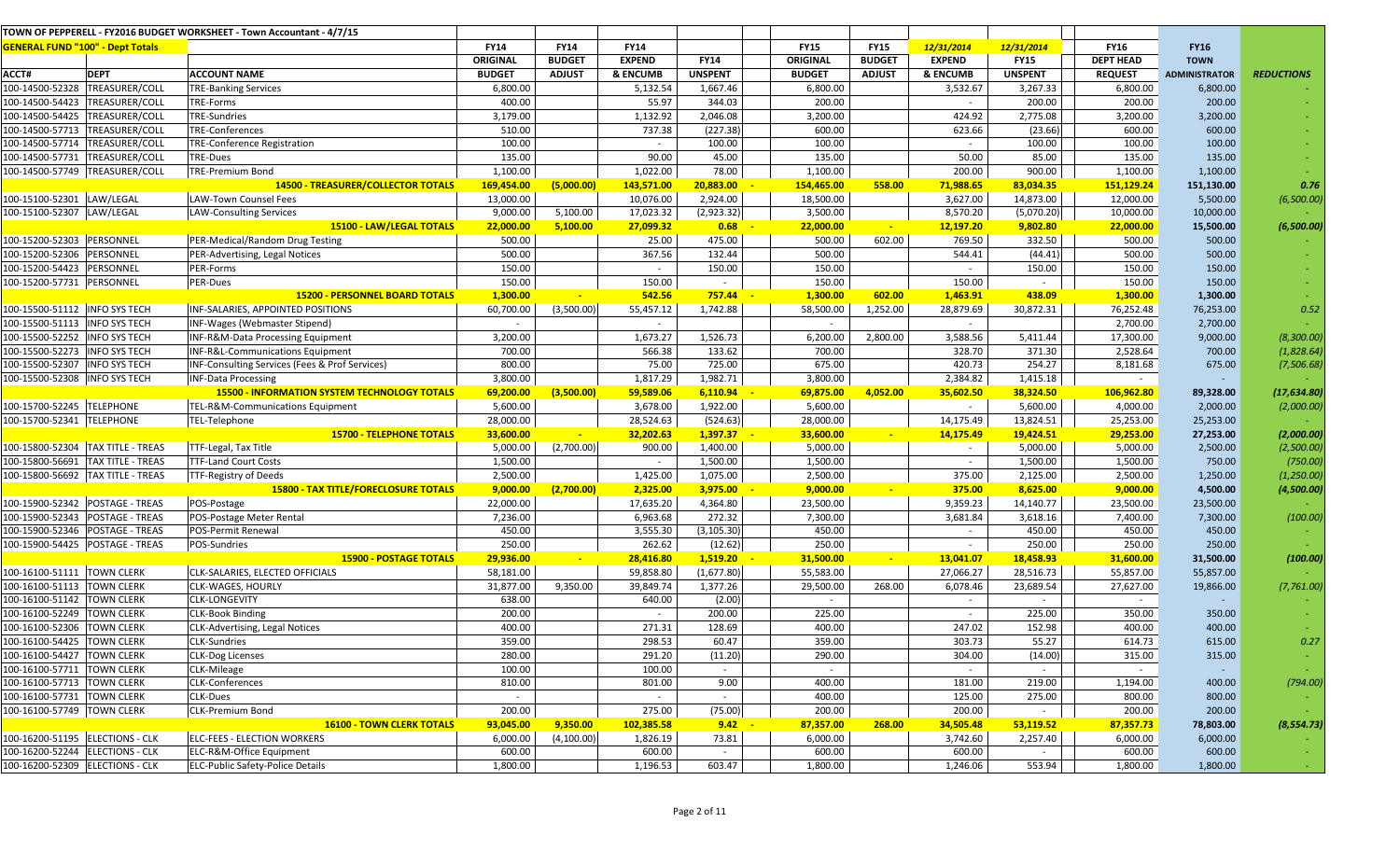|                                                  |                                         | TOWN OF PEPPERELL - FY2016 BUDGET WORKSHEET - Town Accountant - 4/7/15 |               |               |                     |                |               |               |               |                |                        |                      |                   |
|--------------------------------------------------|-----------------------------------------|------------------------------------------------------------------------|---------------|---------------|---------------------|----------------|---------------|---------------|---------------|----------------|------------------------|----------------------|-------------------|
|                                                  | <b>GENERAL FUND "100" - Dept Totals</b> |                                                                        | <b>FY14</b>   | <b>FY14</b>   | <b>FY14</b>         |                | <b>FY15</b>   | <b>FY15</b>   | 12/31/2014    | 12/31/2014     | <b>FY16</b>            | <b>FY16</b>          |                   |
|                                                  |                                         |                                                                        | ORIGINAL      | <b>BUDGET</b> | <b>EXPEND</b>       | <b>FY14</b>    | ORIGINAL      | <b>BUDGET</b> | <b>EXPEND</b> | <b>FY15</b>    | <b>DEPT HEAD</b>       | <b>TOWN</b>          |                   |
| ACCT#                                            | <b>DEPT</b>                             | <b>ACCOUNT NAME</b>                                                    | <b>BUDGET</b> | <b>ADJUST</b> | <b>&amp; ENCUMB</b> | <b>UNSPENT</b> | <b>BUDGET</b> | <b>ADJUST</b> | & ENCUMB      | <b>UNSPENT</b> | <b>REQUEST</b>         | <b>ADMINISTRATOR</b> | <b>REDUCTIONS</b> |
|                                                  | 100-16200-52319 ELECTIONS - CLK         | ELC-Prof & Tech - Misc Other                                           | 3,500.00      |               | 1,354.65            | 2,145.35       | 3,500.00      |               | 3,867.82      | (367.82)       | 3,500.00               | 3,500.00             |                   |
|                                                  | 100-16200-54423 ELECTIONS - CLK         | ELC-Forms                                                              | $\sim$        |               | $\sim$              | $\sim$         | 1,750.00      |               | $\sim$        | 1,750.00       | $\sim$                 |                      |                   |
|                                                  | 100-16200-54425  ELECTIONS - CLK        | ELC-Sundries                                                           | 1,750.00      | (900.00)      | 58.61               | 791.39         | 300.00        |               | 214.75        | 85.25          | 1,750.00               | 1,750.00             |                   |
|                                                  | 100-16200-54491 ELECTIONS - CLK         | ELC-Refreshments                                                       | 300.00        |               | 251.14              | 48.86          |               |               | $\sim$        | $\sim$         | 300.00                 | 300.00               |                   |
|                                                  |                                         | <b>16200 - ELECTIONS TOTALS</b>                                        | 13,950.00     | (5,000.00)    | 5,287.12            | 3,662.88       | 13,950.00     | $\sim$        | 9,671.23      | 4,278.77       | 13,950.00              | 13,950.00            |                   |
|                                                  | 100-16300-51112 REGISTRARS - CLK        | REG-SALARIES, APPOINTED POSITIONS                                      | 2,290.00      |               | 2,290.00            | $\sim$         | 2,290.00      |               | 1,145.00      | 1,145.00       | 2,290.00               | 2,290.00             |                   |
|                                                  | 100-16300-52313 REGISTRARS - CLK        | <b>REG-Printing</b>                                                    | 1,700.00      | (350.00)      | 1,570.63            | (220.63)       | 1,400.00      |               | 303.99        | 1,096.01       | 1,400.00               | 1,400.00             |                   |
|                                                  | 100-16300-52342 REGISTRARS - CLK        | REG-Postage                                                            | 2,200.00      |               | 2,153.40            | 46.60          | 2,200.00      |               | 2,114.18      | 85.82          | 2,200.00               | 2,200.00             |                   |
|                                                  | 100-16300-54425 REGISTRARS - CLK        | <b>REG-Sundries</b>                                                    | 400.00        |               | 221.77              | 178.23         | 400.00        |               | 253.69        | 146.31         | 400.00                 | 400.00               |                   |
|                                                  |                                         | <b>16300 - REGISTRARS TOTALS</b>                                       | 6,590.00      | (350.00)      | 6,235.80            | 4.20           | 6,290.00      | $\sim$        | 3,816.86      | 2,473.14       | 6,290.00               | 6,290.00             |                   |
|                                                  | 100-17100-51113 CONSERVATION            | CCM-WAGES, HOURLY                                                      | 36,848.00     |               | 36,843.02           | 4.98           | 35,079.00     | 1,320.00      | 18,084.66     | 18,314.34      | 40,813.84              | 40,814.00            | 0.16              |
|                                                  |                                         | <b>17100 - CONSERVATION COMMISSION TOTALS</b>                          | 36,848.00     |               | 36,843.02           | 4.98           | 35,079.00     | 1,320.00      | 18,084.66     | 18,314.34      | 40,813.84              | 40,814.00            | 0.16              |
| 100-17500-51113 PLANNING BRD                     |                                         | PLA-WAGES, HOURLY                                                      | 41,159.00     | 375.00        | 41,841.13           | (307.13)       | 38,955.00     | 392.00        | 19,120.03     | 20,226.97      | 45,590.00              | 45,590.00            |                   |
| 100-17500-51142 PLANNING BRD                     |                                         | PLA-PLANNING BOARD LONGEVITY                                           | 473.00        |               | 506.25              | (33.25)        | 439.00        |               | 219.38        | 219.62         | 506.25                 | 507.00               | 0.75              |
| 100-17500-52306 PLANNING BRD                     |                                         | PLA-Advertising, Legal Notices                                         | 660.00        |               | 332.94              | 327.06         | 615.00        |               | 60.00         | 555.00         | 615.00                 | 615.00               |                   |
| 100-17500-54425   PLANNING BRD                   |                                         | <b>PLA-Sundries</b>                                                    | 500.00        |               | 480.08              | 19.92          | 500.00        |               | 128.72        | 371.28         | 500.00                 | 500.00               | $\sim$            |
| 100-17500-56694  PLANNING BRD                    |                                         | PLA-N.M.C.O.G. Membership Dues                                         | 3,135.00      |               | 3,135.23            | (0.23)         | 3,214.00      |               | 3,213.64      | 0.36           | 3,294.00               | 3,294.00             |                   |
|                                                  |                                         | <b>17500 - PLANNING BOARD TOTALS</b>                                   | 45,927.00     | 375.00        | 46,295.63           | 6.37           | 43,723.00     | 392.00        | 22,741.77     | 21,373.23      | 50,505.25              | 50,506.00            | 0.75              |
| 100-17600-51113 APPEALS BRD                      |                                         | APP-WAGES, HOURLY                                                      | 9,281.00      |               | 9,280.43            | 0.57           | 8,824.00      | 89.00         | 5,018.63      | 3,894.37       | 9,193.80               | 9,194.00             | 0.20              |
| 100-17600-54425 APPEALS BRD                      |                                         | APP-Sundries                                                           | 250.00        |               | 249.29              | 0.71           | 250.00        |               | $\sim$        | 250.00         | 250.00                 | 250.00               |                   |
|                                                  |                                         | 17600 - APPEALS BOARD TOTALS                                           | 9,531.00      |               | 9,529.72            | 1.28           | 9,074.00      | 89.00         | 5,018.63      | 4,144.37       | 9,443.80               | 9,444.00             | 0.20              |
| 100-19200-51113 TOWN HALL                        |                                         | TNH-WAGES, HOURLY                                                      | 41,790.00     |               | 41,015.83           | 774.17         | 40,000.00     | 381.00        | 18,914.25     | 21,466.75      | 43,932.32              | 43,933.00            | 0.68              |
| 100-19200-51130 TOWN HALL                        |                                         | TNH-OVERTIME                                                           | 2,000.00      |               | 1,950.70            | 49.30          | 1,000.00      |               | 262.93        | 737.07         | $\sim$                 |                      |                   |
| 100-19200-51142 TOWN HALL                        |                                         | TNH-LONGEVITY                                                          | 1,050.00      |               | 1,050.00            | $\sim$         | 1,000.00      |               | 485.63        | 514.37         | 1,050.00               | 1,050.00             |                   |
| 100-19200-52211 TOWN HALL                        |                                         | TNH-Electricity-Building                                               | 10,200.00     |               | 11,133.43           | (933.43)       | 10,300.00     |               | 5,670.43      | 4,629.57       | 12,000.00              | 11,000.00            | (1,000.00)        |
| 100-19200-52215 TOWN HALL                        |                                         | TNH-NATURAL GAS - HEATING                                              | 7,500.00      |               | 8,285.86            | (785.86)       | 7,300.00      |               | 1,521.75      | 5,778.25       | 4,800.00               | 4,800.00             |                   |
| 100-19200-52231 TOWN HALL                        |                                         | <b>TNH-Town Water</b>                                                  | 275.00        |               | 317.83              | (42.83)        | 275.00        |               | 42.18         | 232.82         | 275.00                 | 275.00               |                   |
| 100-19200-52232 TOWN HALL                        |                                         | <b>TNH-Town Sewer</b>                                                  | 350.00        |               | 739.90              | (389.90)       | 350.00        |               | 99.44         | 250.56         | 350.00                 | 350.00               |                   |
| 100-19200-52241 TOWN HALL                        |                                         | TNH-R&M-Building & Grounds                                             | 5,283.00      |               | 6,431.29            | (1, 148.29)    | 4,000.00      | 2,100.00      | 1,551.05      | 4,548.95       | 2,000.00               | 2,000.00             |                   |
| 100-19200-52261 TOWN HALL                        |                                         | TNH-R&M-Heating/Air Cond Equipment                                     | $\sim$        |               | 1,123.61            | (1, 123.61)    | $\sim$        |               | $\sim$        | $\sim$         | 4,000.00               | 2,000.00             | (2,000.00)        |
| 100-19200-52280 TOWN HALL                        |                                         | TNH-R&L-Office Equipment                                               | 8,853.00      |               | 8,924.22            | (71.22)        | 8,803.00      |               | 1,657.87      | 7,145.13       | 4,700.00               | 4,700.00             |                   |
| 100-19200-52293 TOWN HALL                        |                                         | <b>TNH-Solid Waste Disposal</b>                                        | 1,400.00      |               | 800.00              | 600.00         | 1,400.00      |               | $\sim$        | 1,400.00       | 1,400.00               | 1,400.00             |                   |
| 100-19200-52319 TOWN HALL                        |                                         | TNH-Prof & Tech - Misc Other                                           | 300.00        |               | 348.57              | (48.57)        | 300.00        |               | 65.00         | 235.00         | 300.00                 | 300.00               |                   |
| 100-19200-54424 TOWN HALL                        |                                         | TNH-Photocopy                                                          | 2,400.00      |               | 2,124.55            | 275.45         | 2,400.00      |               | 440.61        | 1,959.39       | 1,400.00               | 1,400.00             |                   |
| 100-19200-54430 TOWN HALL                        |                                         | TNH-TOWN HALL BLDG REP & MAINT SUP                                     | 4,000.00      |               | 1,566.23            | 2,433.77       | 4,025.00      |               | 556.81        | 3,468.19       | $\sim$                 |                      |                   |
| 100-19200-54449 TOWN HALL                        |                                         | TNH-Other Bldg Repair & Maint                                          | 3,000.00      | (1,750.00)    | 378.76              | 871.24         | 3,000.00      |               | 9.35          | 2,990.65       | 1,500.00               | 1,500.00             |                   |
| 100-19200-54450                                  | <b>TOWN HALL</b>                        | TNH-TOWN HALL CUSTODIAL & HOUSEKEE                                     | $\sim$        |               | 31.89               | (31.89)        | $\sim$        |               | $\sim$        | $\sim$         | $\sim$                 |                      |                   |
| 100-19200-54599 TOWN HALL                        |                                         | TNH-Miscellaneous Other                                                | $\sim$        |               | 134.45              | (134.45)       | $\sim$        |               | 49.21         | (49.21)        | $\sim$                 |                      |                   |
| 100-19200-57711  TOWN HALL                       |                                         | TNH-Mileage                                                            | 125.00        |               | $\sim$              | 125.00         | 125.00        |               | $\sim$        | 125.00         | 125.00                 | 125.00               |                   |
|                                                  |                                         | <b>19200 - TOWN HALL TOTALS</b>                                        | 88,526.00     | (1,750.00)    | 86,357.12           | 418.88         | 84,278.00     | 2,481.00      | 31,326.51     | 55,432.49      | 77,832.32              | 74,833.00            | (2,999.32)        |
| 100-21100-51112 POLICE                           |                                         | POL-SALARIES, APPOINTED POSITIONS                                      | 118,976.00    |               | 118,976.00          | $\sim$         | 123,735.00    |               | 61,156.43     | 62,578.57      | 126,210.00             | 126,210.00           |                   |
| 100-21100-51113 POLICE                           |                                         | POL-WAGES, HOURLY                                                      | 1,028,085.00  |               | 976,726.79          | 51,358.21      | 925,981.00    | 486.00        | 460,290.94    | 466,176.06     | 1,062,809.00           | 935,063.00           | (127, 746.00)     |
| 100-21100-51130 POLICE                           |                                         | POL-OVERTIME                                                           | 247,800.00    |               | 231,456.89          | 16,343.11      | 263,147.00    | 11,853.00     | 144,189.25    | 130,810.75     | 275,000.00             | 275,000.00           |                   |
| 100-21100-51141 POLICE<br>100-21100-51142 POLICE |                                         | POL-EDUCATIONAL INCENTIVE                                              | 42,528.00     |               | 42,969.92           | (441.92)       | 46,849.00     | 197.00        | 46,549.00     | 497.00         | 58,682.00              | 58,682.00            | $\sim$            |
|                                                  |                                         | POL-LONGEVITY                                                          | 12,050.00     |               | 12,050.00           | $\sim$         | 12,500.00     | 600.00        | 6,575.00      | 6,525.00       | 14,450.00              | 14,450.00            | $\sim$ 10 $\pm$   |
| 100-21100-51192 POLICE                           |                                         | POL-UNIFORM ALLOWANCE                                                  | 21,000.00     |               | 18,761.45           | 2,238.55       | 18,300.00     |               | 6,227.97      | 12,072.03      | 21,000.00              | 21,000.00            |                   |
| 100-21100-52211 POLICE                           |                                         | POL-Electricity-Building                                               | 27,500.00     |               | 22,172.96           | 5,327.04       | 27,500.00     |               | 8,243.98      | 19,256.02      | 30,000.00<br>15,000.00 | 27,500.00            | (2,500.00)        |
| 100-21100-52215 POLICE<br>100-21100-52231 POLICE |                                         | POL-Natural Gas-Heating                                                | 15,000.00     |               | 13,537.04           | 1,462.96       | 15,000.00     |               | 2,041.46      | 12,958.54      |                        | 15,000.00            |                   |
|                                                  |                                         | POL-Town Water                                                         | 900.00        |               | 11,174.00           | (10, 274.00)   | 900.00        |               | 273.63        | 626.37         | 900.00                 | 900.00               |                   |
| 100-21100-52241 POLICE                           |                                         | POL-R&M-Building & Grounds                                             | 7,500.00      | 60,000.00     | 77,310.29           | (9,810.29)     | 7,500.00      | 2,150.00      | 2,541.88      | 7,108.12       | 9,650.00               | 9,650.00             |                   |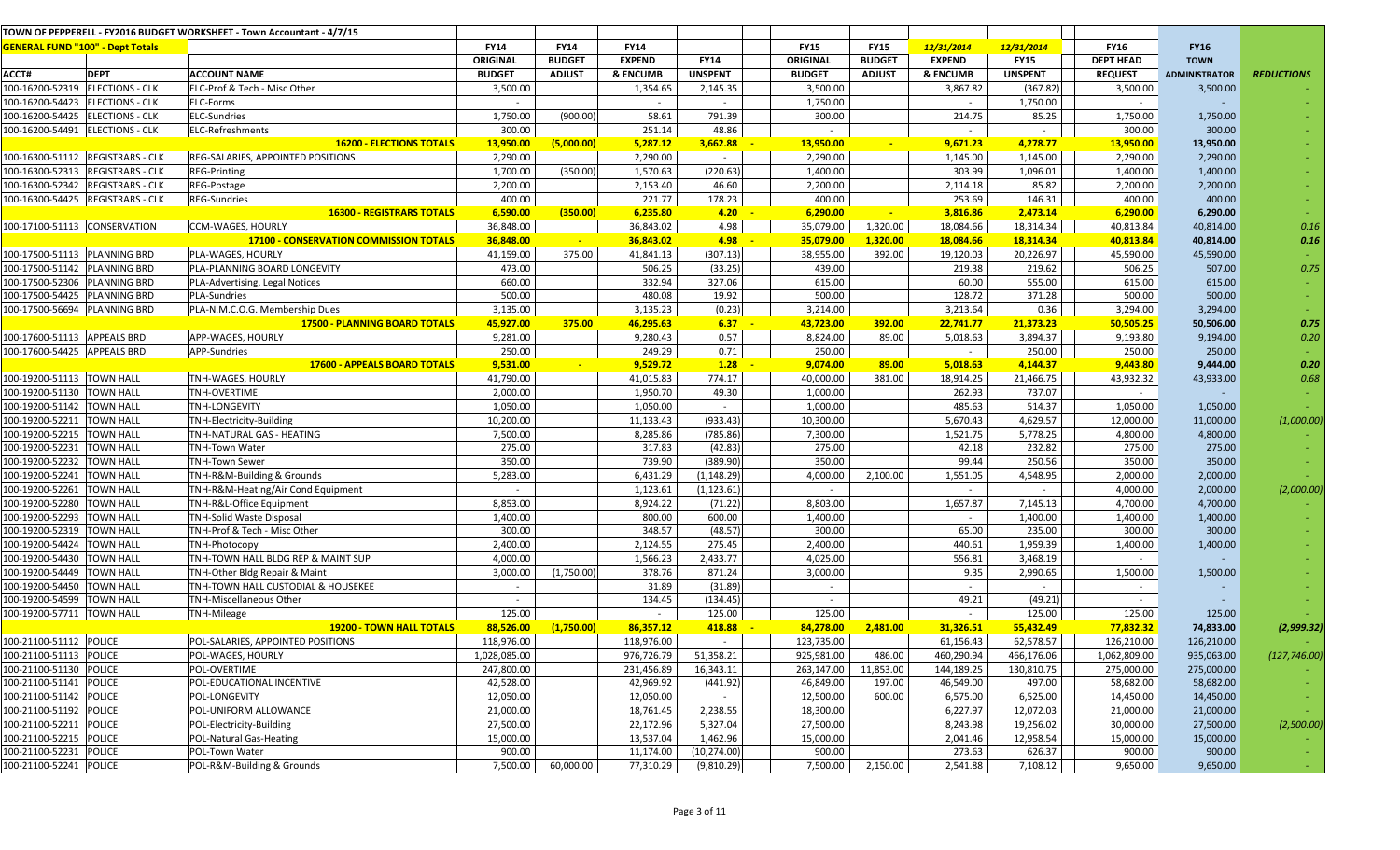|                                         |               | TOWN OF PEPPERELL - FY2016 BUDGET WORKSHEET - Town Accountant - 4/7/15 |               |               |                     |                |                 |               |                          |                |                  |                      |                   |
|-----------------------------------------|---------------|------------------------------------------------------------------------|---------------|---------------|---------------------|----------------|-----------------|---------------|--------------------------|----------------|------------------|----------------------|-------------------|
| <b>GENERAL FUND "100" - Dept Totals</b> |               |                                                                        | <b>FY14</b>   | <b>FY14</b>   | <b>FY14</b>         |                | <b>FY15</b>     | <b>FY15</b>   | 12/31/2014               | 12/31/2014     | <b>FY16</b>      | <b>FY16</b>          |                   |
|                                         |               |                                                                        | ORIGINAL      | <b>BUDGET</b> | <b>EXPEND</b>       | <b>FY14</b>    | <b>ORIGINAL</b> | <b>BUDGET</b> | <b>EXPEND</b>            | <b>FY15</b>    | <b>DEPT HEAD</b> | <b>TOWN</b>          |                   |
| ACCT#                                   | <b>DEPT</b>   | <b>ACCOUNT NAME</b>                                                    | <b>BUDGET</b> | <b>ADJUST</b> | <b>&amp; ENCUMB</b> | <b>UNSPENT</b> | <b>BUDGET</b>   | <b>ADJUST</b> | & ENCUMB                 | <b>UNSPENT</b> | <b>REQUEST</b>   | <b>ADMINISTRATOR</b> | <b>REDUCTIONS</b> |
| 100-21100-52242                         | <b>POLICE</b> | POL-R&M-Vehicles                                                       | 16,500.00     |               | 18,643.52           | (2, 143.52)    | 16,500.00       | 2,000.00      | 5,575.41                 | 12,924.59      | 18,500.00        | 18,500.00            |                   |
| 100-21100-52245 POLICE                  |               | POL-R&M-Communications Equipment                                       | $\sim$        |               | $\sim$              | $\sim$         | $\sim$          |               | 513.50                   | (513.50)       | $\sim$           |                      |                   |
| 100-21100-52252                         | <b>POLICE</b> | POL-R&M-Data Processing Equipment                                      | 17,005.00     |               | 16,960.00           | 45.00          | 17,005.00       |               | 17,325.00                | (320.00)       | 17,005.00        | 17,005.00            |                   |
| 100-21100-52253                         | <b>POLICE</b> | POL-R&M-Other Police Equipment                                         | 2,050.00      |               | 326.45              | 1,723.55       | 2,050.00        |               | 40.00                    | 2,010.00       | 2,050.00         | 2,050.00             |                   |
| 100-21100-52273                         | <b>POLICE</b> | POL-R&L-Communications Equipment                                       | 6,100.00      |               | 6,271.34            | (171.34)       | 6,100.00        |               | 2,275.75                 | 3,824.25       | 6,100.00         | 6,100.00             |                   |
| 100-21100-52292                         | <b>POLICE</b> | POL-Snow Removal                                                       | 3,000.00      |               | 5,465.00            | (2,465.00)     | 3,000.00        |               | 1,166.66                 | 1,833.34       | 3,500.00         | 3,000.00             | (500.00)          |
| 100-21100-52293                         | <b>POLICE</b> | POL-Solid Waste Disposal                                               | 2,698.00      |               | 1,764.43            | 933.57         | 2,698.00        |               | 670.57                   | 2,027.43       | 2,698.00         | 2,698.00             |                   |
| 100-21100-52323                         | POLICE        | POL-Training                                                           | 2,000.00      |               | 3,095.00            | (1,095.00)     | 2,000.00        |               | 2,859.65                 | (859.65)       | 5,000.00         | 2,000.00             | (3,000.00)        |
| 100-21100-52326                         | <b>POLICE</b> | POL-Testing                                                            | 750.00        |               | 649.64              | 100.36         | 750.00          |               | 953.00                   | (203.00)       | 750.00           | 750.00               |                   |
| 100-21100-52342                         | <b>POLICE</b> | POL-Postage                                                            | 500.00        |               | 464.19              | 35.81          | 500.00          |               | 190.00                   | 310.00         | 500.00           | 500.00               |                   |
| 100-21100-52385                         | <b>POLICE</b> | <b>POL-VACS Ticket Processing</b>                                      | 300.00        |               | 136.92              | 163.08         | 300.00          |               | 51.97                    | 248.03         | 300.00           | 300.00               |                   |
| 100-21100-54411                         | <b>POLICE</b> | POL-Gasoline                                                           | 53,000.00     |               | 51,107.57           | 1,892.43       | 53,000.00       |               | 19,409.43                | 33,590.57      | 53,000.00        | 53,000.00            |                   |
| 100-21100-54425                         | <b>POLICE</b> | POL-Sundries                                                           | 2,200.00      |               | 2,479.91            | (279.91)       | 2,200.00        |               | 391.63                   | 1,808.37       | 2,200.00         | 2,200.00             |                   |
| 100-21100-54426                         | <b>POLICE</b> | POL-Data Processing                                                    | 5,100.00      |               | 3,147.78            | 1,952.22       | 5,100.00        |               | 1,168.42                 | 3,931.58       | 5,100.00         | 5,100.00             |                   |
| 100-21100-54459                         | <b>POLICE</b> | POL-Other Custodial                                                    | 1,900.00      |               | 1,774.88            | 125.12         | 1,900.00        |               | 827.21                   | 1,072.79       | 1,900.00         | 1,900.00             |                   |
| 100-21100-54492                         | <b>POLICE</b> | POL-Food Service                                                       | 150.00        |               | 204.57              | (54.57)        | 150.00          |               | 62.70                    | 87.30          | 150.00           | 150.00               |                   |
| 100-21100-54515                         | <b>POLICE</b> | POL-Training                                                           |               |               | $\sim$              | $\sim$         |                 |               | 105.95                   | (105.95)       | $\sim$           |                      |                   |
| 100-21100-54585                         | <b>POLICE</b> | POL-Ammunition                                                         | 3,000.00      |               | 2,874.25            | 125.75         | 3,000.00        |               | 1,345.00                 | 1,655.00       | 4,000.00         | 3,000.00             | (1,000.00)        |
| 100-21100-54591                         | <b>POLICE</b> | POL-Uniforms                                                           | 1,000.00      |               | 937.17              | 62.83          | 1,000.00        |               | 1,304.95                 | (304.95)       | 1,000.00         | 1,000.00             |                   |
| 100-21100-54599                         | <b>POLICE</b> | POL-Miscellaneous Other                                                | 4,950.00      |               | 4,147.95            | 802.05         | 4,950.00        |               | 622.62                   | 4,327.38       | 4,950.00         | 4,950.00             |                   |
| 100-21100-57712                         | <b>POLICE</b> | POL-Meetings                                                           | 5,100.00      |               | 4,017.70            | 1,082.30       | 5,100.00        |               | 1,768.28                 | 3,331.72       | 5,100.00         | 5,100.00             |                   |
| 100-21100-57731                         | POLICE        | POL-Dues                                                               | 8,500.00      |               | 11,245.00           | (2,745.00)     | 8,500.00        |               | 8,135.00                 | 365.00         | 8,500.00         | 8,500.00             |                   |
| 100-21100-58872 POLICE                  |               | POL-REPL EQUIP-DEPARTMENTAL                                            | 8,000.00      |               | 11,535.71           | (3,535.71)     | 44,000.00       |               | 28,688.19                | 15,311.81      | $\sim$           |                      |                   |
|                                         |               | 21100 - POLICE DEPARTMENT TOTALS                                       | 1,665,142.00  | 60,000.00     | 1,672,384.32        | 52,757.68      | 1,621,215.00    | 17,286.00     | 833,540.43               | 804,960.57     | 1,756,004.00     | 1,621,258.00         | (134, 746.00)     |
| 100-22100-51112 FIRE                    |               | FIR-SALARIES, APPOINTED POSITIONS                                      | 78,133.00     |               | 73,870.89           | 4,262.11       | 70,575.00       | 708.00        | 34,881.60                | 36,401.40      | 72,249.12        | 72,250.00            | 0.88              |
| 100-22100-51113 FIRE                    |               | FIR-WAGES, HOURLY                                                      | 103,932.00    |               | 107,115.28          | (3, 183.28)    | 98,864.00       | 622.00        | 39,818.73                | 59,667.27      | 120,135.11       | 120,136.00           | 0.89              |
| 100-22100-51130 FIRE                    |               | FIR-OVERTIME                                                           | 1,500.00      |               | 1,470.95            | 29.05          | 1,500.00        |               | $\overline{\phantom{a}}$ | 1,500.00       | 1,500.00         | 1,500.00             |                   |
| 100-22100-51142 FIRE                    |               | <b>FIR-LONGEVITY</b>                                                   | 1,193.00      |               | 1,035.02            | 157.98         | 1,193.00        |               | 612.60                   | 580.40         | 1,193.00         | 1,193.00             |                   |
| 100-22100-52211                         | FIRE          | FIR-Electricity-Building                                               | 7,100.00      |               | 6,582.91            | 517.09         | 7,100.00        |               | 2,904.76                 | 4,195.24       | 9,230.00         | 7,100.00             | (2, 130.00)       |
| 100-22100-52215                         | FIRE          | <b>FIR-Natural Gas-Heating</b>                                         | 8,100.00      |               | 8,728.43            | (628.43)       | 8,100.00        |               | 919.45                   | 7,180.55       | 10,530.00        | 8,100.00             | (2,430.00)        |
| 100-22100-52231                         | FIRE          | FIR-Town Water                                                         | 1,500.00      |               | 1,504.54            | (4.54)         | 1,500.00        |               | 600.11                   | 899.89         | 1,600.00         | 1,500.00             | (100.00)          |
| 100-22100-52241                         | FIRE          | FIR-R&M-Building & Grounds                                             | 11,050.00     |               | 8,229.71            | 2,820.29       | 11,050.00       |               | 3,214.16                 | 7,835.84       | 11,050.00        | 11,050.00            |                   |
| 100-22100-52242                         | <b>FIRE</b>   | FIR-R&M-Vehicles                                                       | 12,300.00     |               | 7,309.07            | 4,990.93       | 12,300.00       |               | 3,125.46                 | 9,174.54       | 12,300.00        | 12,300.00            |                   |
| 100-22100-52273 FIRE                    |               | FIR-R&L-Communications Equipment                                       | 600.00        |               | 633.26              | (33.26)        | 600.00          |               | 1,050.00                 | (450.00)       | 1,400.00         | 600.00               | (800.00)          |
| 100-22100-52299                         | FIRE          | FIR-Miscellaneous Other                                                | 2,625.00      |               | 1,933.06            | 691.94         | 2,625.00        |               | 870.49                   | 1,754.51       | 2,625.00         | 2,625.00             |                   |
| 100-22100-52303                         | <b>FIRE</b>   | FIR-Medical/Random Drug Testing                                        | 1,250.00      |               | 672.00              | 578.00         | 1,250.00        |               | 705.00                   | 545.00         | 1,250.00         | 1,250.00             |                   |
| 100-22100-52319                         | FIRE          | FIR-Prof & Tech - Misc Other                                           | 1,500.00      |               | 2,750.00            | (1,250.00)     | 1,500.00        |               | $\sim$                   | 1,500.00       | 2,400.00         | 1,500.00             | (900.00)          |
| 100-22100-52323                         | FIRE          | FIR-Training                                                           | 2,500.00      | (1,600.00)    | 500.00              | 400.00         | 2,500.00        |               | $\sim$                   | 2,500.00       | 2,500.00         | 2,500.00             |                   |
| 100-22100-54411                         | <b>FIRE</b>   | FIR-Gasoline                                                           | 3,000.00      |               | 2,157.64            | 842.36         | 3,000.00        |               | 818.26                   | 2,181.74       | 3,000.00         | 3,000.00             |                   |
| 100-22100-54412 FIRE                    |               | FIR-Diesel Fuel                                                        | 7,000.00      |               | 5,332.50            | 1,667.50       | 7,000.00        |               | 1,805.28                 | 5,194.72       | 7,000.00         | 7,000.00             |                   |
| 100-22100-54425 FIRE                    |               | <b>FIR-Sundries</b>                                                    | 400.00        |               | 1,544.16            | (1, 144.16)    | 400.00          |               | 227.51                   | 172.49         | 1,500.00         | 400.00               | (1,100.00)        |
| 100-22100-54581 FIRE                    |               | FIR-Firefighting Supplies                                              | 10,500.00     |               | 19,525.22           | (9,025.22)     | 10,500.00       |               | 1,721.89                 | 8,778.11       | 12,000.00        | 10,500.00            | (1,500.00)        |
| 100-22100-54591 FIRE                    |               | FIR-Uniforms                                                           | 1,050.00      |               | 1,978.69            | (928.69)       | 1,050.00        |               | 189.98                   | 860.02         | 1,050.00         | 1,050.00             |                   |
| 100-22100-54599 FIRE                    |               | FIR-Miscellaneous Other                                                | 100.00        |               | 506.28              | (406.28)       | 100.00          |               | 150.00                   | (50.00)        | 300.00           | 100.00               | (200.00)          |
| 100-22100-57733 FIRE                    |               | FIR-Memberships                                                        | 2,700.00      |               | 2,700.00            | $\sim$         | 2,700.00        |               | 1,584.85                 | 1,115.15       | 2,700.00         | 2,700.00             |                   |
| 100-22100-58872 FIRE                    |               | FIR-REPL EQUIP-DEPARTMENTAL                                            | 5,000.00      |               | 4,995.00            | 5.00           | 15,000.00       |               | 5,707.34                 | 9,292.66       | $\sim$           |                      |                   |
|                                         |               | <b>22100 - FIRE DEPARTMENT TOTALS</b>                                  | 263,033.00    | (1,600.00)    | 261,074.61          | 358.39         | 260,407.00      | 1,330.00      | 100,907.47               | 160,829.53     | 277,512.23       | 268,354.00           | (9, 158.23)       |
| 100-23100-51112 AMBULANCE               |               | AMB-SALARIES, APPOINTED POSITIONS                                      | 1,500.00      |               | 412.48              | 1,087.52       | $\sim$          |               | $\sim$                   | $\sim$         | $\sim$           |                      |                   |
| 100-23100-51113 AMBULANCE               |               | AMB-WAGES, HOURLY                                                      | 204,826.00    | 1,600.00      | 199,357.95          | 7,068.05       | 194,718.00      | 17,018.00     | 83,902.18                | 127,833.82     | 291,926.66       | 283,594.00           | (8, 332.66)       |
| 100-23100-51130 AMBULANCE               |               | AMB-OVERTIME                                                           | 12,000.00     |               | 37,002.88           | (25,002.88)    | 12,000.00       |               | 16,764.43                | (4,764.43)     | 37,000.00        | 18,500.00            | (18,500.00)       |
|                                         |               |                                                                        |               |               |                     |                |                 |               |                          |                |                  |                      |                   |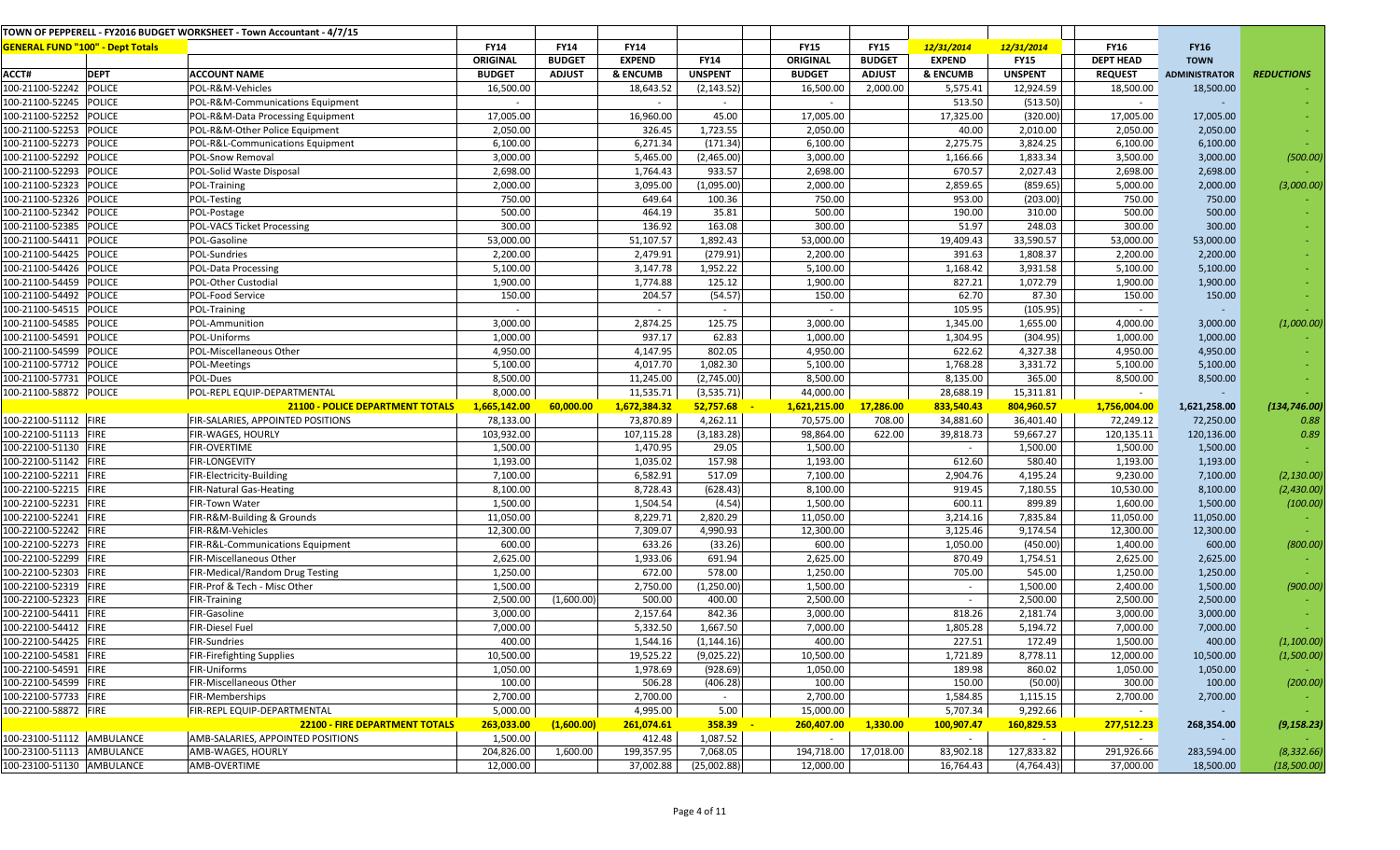|                                         |                                 | TOWN OF PEPPERELL - FY2016 BUDGET WORKSHEET - Town Accountant - 4/7/15 |               |                |               |                |                 |               |               |                |                  |                      |                   |
|-----------------------------------------|---------------------------------|------------------------------------------------------------------------|---------------|----------------|---------------|----------------|-----------------|---------------|---------------|----------------|------------------|----------------------|-------------------|
| <b>GENERAL FUND "100" - Dept Totals</b> |                                 |                                                                        | <b>FY14</b>   | <b>FY14</b>    | <b>FY14</b>   |                | <b>FY15</b>     | <b>FY15</b>   | 12/31/2014    | 12/31/2014     | <b>FY16</b>      | <b>FY16</b>          |                   |
|                                         |                                 |                                                                        | ORIGINAL      | <b>BUDGET</b>  | <b>EXPEND</b> | <b>FY14</b>    | <b>ORIGINAL</b> | <b>BUDGET</b> | <b>EXPEND</b> | <b>FY15</b>    | <b>DEPT HEAD</b> | <b>TOWN</b>          |                   |
| ACCT#                                   | <b>DEPT</b>                     | <b>ACCOUNT NAME</b>                                                    | <b>BUDGET</b> | <b>ADJUST</b>  | & ENCUMB      | <b>UNSPENT</b> | <b>BUDGET</b>   | <b>ADJUST</b> | & ENCUMB      | <b>UNSPENT</b> | <b>REQUEST</b>   | <b>ADMINISTRATOR</b> | <b>REDUCTIONS</b> |
| 100-23100-51142 AMBULANCE               |                                 | AMB-LONGEVITY                                                          | 1,200.00      |                | 1,137.50      | 62.50          | 1,200.00        |               | 552.50        | 647.50         | 1,105.00         | 1,105.00             |                   |
| 100-23100-52242 AMBULANCE               |                                 | AMB-R&M-Vehicles                                                       | $\sim$        |                | 1,991.27      | (1,991.27)     |                 |               | $\sim$        | $\sim$         | $\sim$           |                      |                   |
| 100-23100-52245 AMBULANCE               |                                 | AMB-R&M-Communications Equipment                                       | 3,900.00      |                | 44.25         | 3,855.75       | 3,900.00        |               | $\sim$        | 3,900.00       | 2,900.00         | 2,900.00             |                   |
| 100-23100-52257 AMBULANCE               |                                 | AMB-R&M-Ambulance Equipment                                            | 2,200.00      |                | 3,165.90      | (965.90)       | 2,200.00        |               | 5,776.96      | (3,576.96)     | 6,800.00         | 2,200.00             | (4,600.00)        |
| 100-23100-52276 AMBULANCE               |                                 | AMB-R&L-Minor Outside                                                  | 1,300.00      |                | 1,042.50      | 257.50         | 1,300.00        |               | 772.11        | 527.89         | 1,300.00         | 1,300.00             |                   |
| 100-23100-52293 AMBULANCE               |                                 | AMB-Solid Waste Disposal                                               | 400.00        |                | 321.75        | 78.25          | 400.00          |               | 146.25        | 253.75         | 400.00           | 400.00               |                   |
| 100-23100-52299 AMBULANCE               |                                 | AMB-Miscellaneous Other                                                | 250.00        |                | 1,667.79      | (1, 417.79)    | 250.00          |               | 39.95         | 210.05         | 250.00           | 250.00               |                   |
| 100-23100-52303 AMBULANCE               |                                 | AMB-Medical/Random Drug Testing                                        | 1,000.00      |                | 1,120.00      | (120.00)       | 1,000.00        |               | $\sim$        | 1,000.00       | 1,000.00         | 1,000.00             |                   |
| 100-23100-52306 AMBULANCE               |                                 | AMB-Advertising, Legal Notices                                         | 200.00        |                | $\sim$        | 200.00         | 200.00          |               | $\sim$        | 200.00         | 200.00           | 200.00               |                   |
| 100-23100-52308 AMBULANCE               |                                 | <b>AMB-Data Processing</b>                                             | 2,895.00      |                | 2,300.00      | 595.00         | 2,895.00        |               | 2,300.00      | 595.00         | 2,895.00         | 2,895.00             |                   |
| 100-23100-52323 AMBULANCE               |                                 | AMB-Training                                                           | 800.00        |                | 162.89        | 637.11         | 800.00          |               |               | 800.00         | 800.00           | 800.00               |                   |
| 100-23100-52356 AMBULANCE               |                                 | <b>AMB-License Renewals</b>                                            | 3,500.00      |                | 2,007.50      | 1,492.50       | 3,500.00        |               | 1,246.49      | 2,253.51       | 3,500.00         | 3,500.00             |                   |
| 100-23100-54411 AMBULANCE               |                                 | AMB-Gasoline                                                           | 1,000.00      |                | $\sim$        | 1,000.00       | 1,000.00        |               |               | 1,000.00       | 750.00           | 750.00               |                   |
| 100-23100-54412 AMBULANCE               |                                 | <b>AMB-Diesel Fuel</b>                                                 | 10,000.00     |                | 9,250.30      | 749.70         | 10,000.00       |               | 3,574.11      | 6,425.89       | 10,250.00        | 10,250.00            |                   |
| 100-23100-54425 AMBULANCE               |                                 | <b>AMB-Sundries</b>                                                    | 1,200.00      |                | 1,622.83      | (422.83)       | 1,200.00        |               | 814.92        | 385.08         | 1,500.00         | 1,200.00             | (300.00)          |
| 100-23100-54485 AMBULANCE               |                                 | AMB-Parts & Accessories                                                | 3,500.00      |                | 144.45        | 3,355.55       | 3,500.00        |               | 802.46        | 2,697.54       | 3,500.00         | 3,500.00             |                   |
| 100-23100-54501 AMBULANCE               |                                 | <b>AMB-Ambulance Supplies</b>                                          | 19,500.00     |                | 19,282.06     | 217.94         | 19,500.00       |               | 10,431.09     | 9,068.91       | 24,000.00        | 19,500.00            | (4,500.00)        |
| 100-23100-54591 AMBULANCE               |                                 | AMB-Uniforms                                                           | 5,800.00      |                | 2,120.61      | 3,679.39       | 5,800.00        |               | 52.49         | 5,747.51       | 5,800.00         | 5,800.00             |                   |
| 100-23100-57715 AMBULANCE               |                                 | AMB-Tuition                                                            | 3,100.00      |                | 2,182.50      | 917.50         | 3,100.00        |               | 674.11        | 2,425.89       | 3,100.00         | 3,100.00             |                   |
| 100-23100-57733 AMBULANCE               |                                 | AMB-Memberships                                                        | 6,800.00      |                | 2,071.46      | 4,728.54       | 6,800.00        |               | 5,300.00      | 1,500.00       | 6,800.00         | 6,800.00             |                   |
|                                         |                                 | <b>23100 - AMBULANCE TOTALS</b>                                        | 286,871.00    | 1,600.00       | 288,408.87    | 62.13          | 275,263.00      | 17,018.00     | 133,150.05    | 159,130.95     | 405,776.66       | 369,544.00           | (36, 232.66)      |
| 100-24100-51112 BUILDING INSP           |                                 | BLD-SALARIES, APPOINTED POSITIONS                                      | 42,891.00     | (375.00)       | 40,003.88     | 2,512.12       | $\sim$          |               | $\sim$        | $\sim$         | $\sim$           |                      |                   |
| 100-24100-51113 BUILDING INSP           |                                 | <b>BLD-WAGES, HOURLY</b>                                               | 22,896.00     |                | 20,925.41     | 1,970.59       | 62,555.00       | 685.00        | 30,771.03     | 32,468.97      | 69,494.72        | 69,495.00            | 0.28              |
| 100-24100-51142 BUILDING INSP           |                                 | <b>BLD-LONGEVITY</b>                                                   | 694.00        |                | 701.08        | (7.08)         | 694.00          | 8.00          | 400.40        | 301.60         | 800.80           | 801.00               | 0.20              |
| 100-24100-51193 BUILDING INSP           |                                 | <b>BLD-INSPECTION FEES</b>                                             | 200.00        |                | $\sim$        | 200.00         | 200.00          |               |               | 200.00         | $\sim$           |                      |                   |
| 100-24100-54423 BUILDING INSP           |                                 | <b>BLD-Forms</b>                                                       | 693.00        |                | 732.78        | (39.78)        | 611.00          |               | 14.98         | 596.02         | 650.00           | 650.00               |                   |
| 100-24100-57711 BUILDING INSP           |                                 | <b>BLD-Mileage</b>                                                     | 1,100.00      |                | 913.18        | 186.82         | 1,100.00        |               | 292.88        | 807.12         | 1,500.00         | 1,500.00             |                   |
| 100-24100-57714 BUILDING INSP           |                                 | <b>BLD-Conference Registration</b>                                     | 570.00        |                | $\sim$        | 570.00         | 570.00          |               | $\sim$        | 570.00         | $\sim$           |                      |                   |
| 100-24100-57715 BUILDING INSP           |                                 | <b>BLD-Tuition</b>                                                     | $\sim$        |                | 95.00         | (95.00)        | $\sim$          |               | $\sim$        | $\sim$         | 100.00           | 100.00               |                   |
| 100-24100-57731 BUILDING INSP           |                                 | <b>BLD-Dues</b>                                                        | $\sim$        |                | 100.00        | (100.00)       |                 |               | 120.00        | (120.00)       | 100.00           | 100.00               |                   |
|                                         |                                 | <b>24100 - BUILDING INSPECTOR TOTALS</b>                               | 69,044.00     | (375.00)       | 63,471.33     | 5,197.67       | 65,730.00       | 693.00        | 31,599.29     | 34,823.71      | 72,645.52        | 72,646.00            | 0.48              |
| 100-24200-51112 GAS INSP                |                                 | GAS-SALARIES, APPOINTED POSITIONS                                      | 2,381.00      |                | 2,381.04      | (0.04)         | 2,381.00        |               | 992.10        | 1,388.90       | 2,381.00         | 2,381.00             |                   |
| 100-24200-51193 GAS INSP                |                                 | <b>GAS-INSPECTION FEES</b>                                             | 4,775.00      |                | 4,898.50      | (123.50)       | 3,980.00        |               | 2,023.00      | 1,957.00       | 5,200.00         | 5,200.00             |                   |
| 100-24200-57711 GAS INSP                |                                 | GAS-Mileage                                                            | 100.00        |                | 33.60         | 66.40          | $\sim$          | 50.00         | 27.44         | 22.56          | 100.00           | 50.00                | (50.00)           |
| 100-24200-57714 GAS INSP                |                                 | <b>GAS-Conference Registration</b>                                     | 300.00        |                | 125.00        | 175.00         | $\sim$          | 250.00        | 35.00         | 215.00         | 165.00           | 165.00               |                   |
| 100-24200-57731 GAS INSP                |                                 | GAS-Dues                                                               | $\sim$        |                |               | $\sim$         | $\sim$          |               |               | $\sim$         | 35.00            | 35.00                |                   |
|                                         |                                 | <b>24200 - GAS INSPECTOR TOTALS</b>                                    | 7,556.00      | $\sim$         | 7,438.14      | 117.86         | 6,361.00        | 300.00        | 3,077.54      | 3,583.46       | 7,881.00         | 7,831.00             | (50.00)           |
| 100-24300-51112   PLUMBING INSP         |                                 | PLU-SALARIES, APPOINTED POSITIONS                                      | 2,319.00      |                | 2,319.00      | $\sim$         | 2,319.00        |               | 966.25        | 1,352.75       | 2,319.00         | 2,319.00             |                   |
| 100-24300-51193 PLUMBING INSP           |                                 | PLU-INSPECTION FEES                                                    | 5,900.00      |                | 3,974.00      | 1,926.00       | 4,492.00        |               | 1,714.50      | 2,777.50       | 5,200.00         | 5,200.00             |                   |
| 100-24300-57711 PLUMBING INSP           |                                 | PLU-Mileage                                                            | 110.00        |                | 42.37         | 67.63          | $\sim$          | 50.00         | $\sim$        | 50.00          | 100.00           | 50.00                | (50.00)           |
| 100-24300-57714   PLUMBING INSP         |                                 | PLU-Conference Registration                                            | 225.00        |                | 230.00        | (5.00)         | $\sim$          | 250.00        |               | 250.00         | 165.00           | 165.00               |                   |
| 100-24300-57731   PLUMBING INSP         |                                 | PLU-Dues                                                               | $\sim$        |                |               | $\sim$         | $\sim$          |               |               | $\sim$         | 35.00            | 35.00                |                   |
|                                         |                                 | <b>24300 - PLUMBING INSPECTOR TOTALS</b>                               | 8,554.00      | $\blacksquare$ | 6,565.37      | 1,988.63       | 6,811.00        | 300.00        | 2,680.75      | 4,430.25       | 7,819.00         | 7,769.00             | (50.00)           |
|                                         | 100-24400-51112 SEALER OF WGHTS | SWM-SALARIES, APPOINTED POSITIONS                                      | 4,660.00      |                | 4,660.00      | $\sim$         | 4,730.00        |               | 2,365.00      | 2,365.00       | 4,824.60         | 4,825.00             | 0.40              |
|                                         | 100-24400-54423 SEALER OF WGHTS | SWM-Forms                                                              | 75.00         |                | 26.99         | 48.01          | 75.00           |               |               | 75.00          | 75.00            | 75.00                |                   |
|                                         | 100-24400-57711 SEALER OF WGHTS | SWM-Mileage                                                            | 100.00        |                | $\sim$        | 100.00         | 100.00          |               | 29.10         | 70.90          | 100.00           | 50.00                | (50.00)           |
|                                         |                                 | <b>24400 - SEALER OF WEIGHTS &amp; MEASURES TOTALS</b>                 | 4,835.00      |                | 4,686.99      | 148.01         | 4,905.00        |               | 2,394.10      | 2,510.90       | 4,999.60         | 4,950.00             | (49.60)           |
| 100-24500-51112 WIRING INSP             |                                 | WIR-SALARIES, APPOINTED POSITIONS                                      | 1,347.00      |                | 1,347.00      | $\sim$         | 1,347.00        |               | 561.25        | 785.75         | 1,347.00         | 1,347.00             |                   |
| 100-24500-51193 WIRING INSP             |                                 | <b>WIR-INSPECTION FEES</b>                                             | 11,150.00     |                | 8,932.25      | 2,217.75       | 10,543.00       |               | 5,075.00      | 5,468.00       | 11,000.00        | 10,543.00            | (457.00)          |
| 100-24500-54425 WIRING INSP             |                                 | WIR-WIRING INSPECTOR Sundries                                          | 150.00        |                | 126.68        | 23.32          | $\sim$          |               | $\sim$        | $\sim$         | $\sim$           |                      |                   |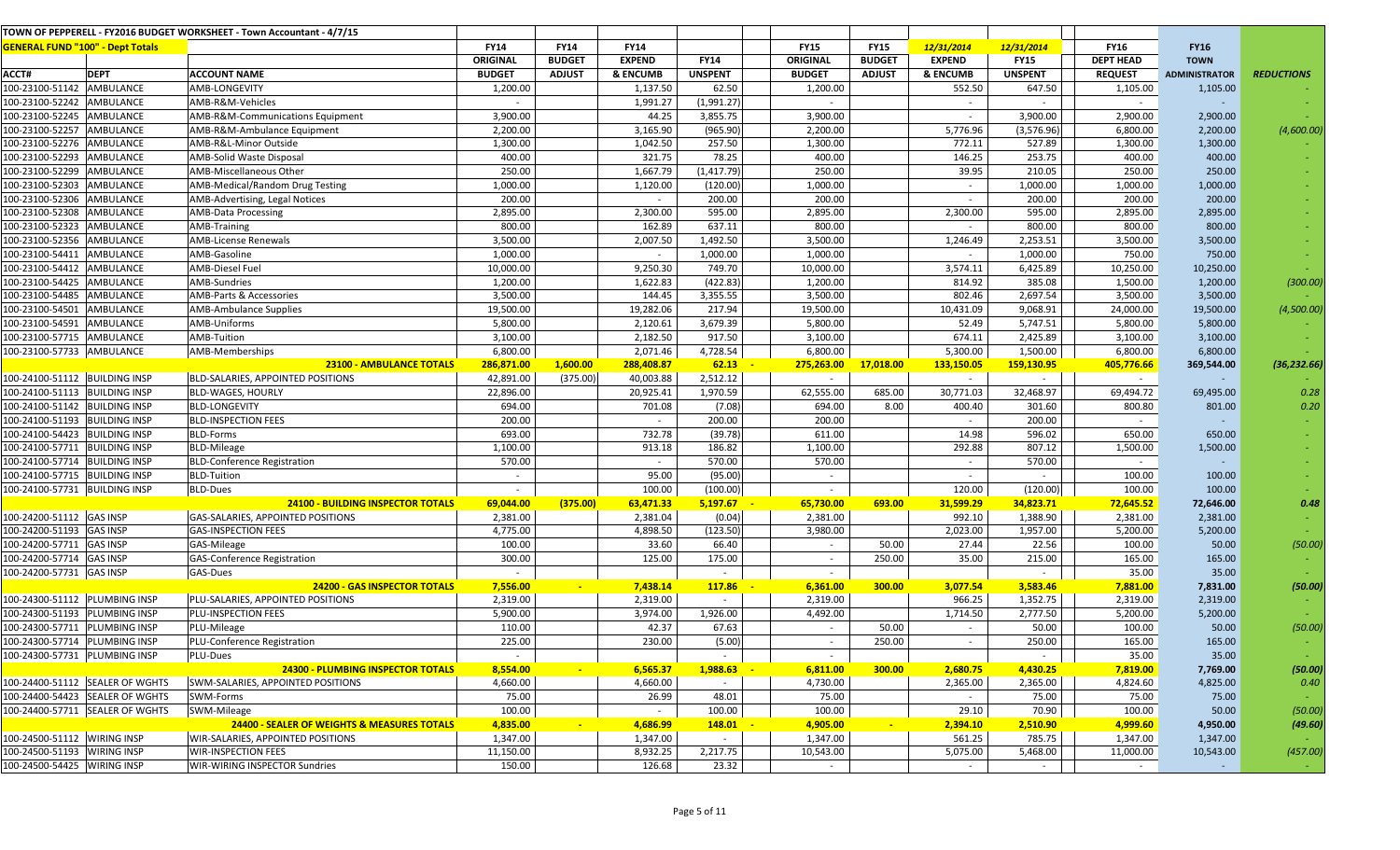|                                         |                                | TOWN OF PEPPERELL - FY2016 BUDGET WORKSHEET - Town Accountant - 4/7/15 |               |               |               |                                 |               |               |                          |                |                  |                      |                   |
|-----------------------------------------|--------------------------------|------------------------------------------------------------------------|---------------|---------------|---------------|---------------------------------|---------------|---------------|--------------------------|----------------|------------------|----------------------|-------------------|
| <b>GENERAL FUND "100" - Dept Totals</b> |                                |                                                                        | <b>FY14</b>   | <b>FY14</b>   | <b>FY14</b>   |                                 | <b>FY15</b>   | <b>FY15</b>   | 12/31/2014               | 12/31/2014     | <b>FY16</b>      | <b>FY16</b>          |                   |
|                                         |                                |                                                                        | ORIGINAL      | <b>BUDGET</b> | <b>EXPEND</b> | <b>FY14</b>                     | ORIGINAL      | <b>BUDGET</b> | <b>EXPEND</b>            | <b>FY15</b>    | <b>DEPT HEAD</b> | <b>TOWN</b>          |                   |
| ACCT#                                   | <b>DEPT</b>                    | <b>ACCOUNT NAME</b>                                                    | <b>BUDGET</b> | <b>ADJUST</b> | & ENCUMB      | <b>UNSPENT</b>                  | <b>BUDGET</b> | <b>ADJUST</b> | & ENCUMB                 | <b>UNSPENT</b> | <b>REQUEST</b>   | <b>ADMINISTRATOR</b> | <b>REDUCTIONS</b> |
| 100-24500-57711 WIRING INSP             |                                | WIR-Mileage                                                            | 100.00        |               |               | 100.00                          |               | 50.00         |                          | 50.00          | 100.00           | 50.00                | (50.00)           |
| 100-24500-57714 WIRING INSP             |                                | <b>WIR-CONFERENCE REGISTRATION</b>                                     | 125.00        |               | 175.00        | (50.00)                         | $\sim$        | 250.00        | $\sim$                   | 250.00         | 200.00           | 200.00               |                   |
|                                         |                                | <b>24500 - WIRING INSPECTOR TOTALS</b>                                 | 12,872.00     | $\sim$        | 10,580.93     | 2,291.07                        | 11,890.00     | 300.00        | 5,636.25                 | 6,553.75       | 12,647.00        | 12,140.00            | (507.00)          |
|                                         | 100-25100-51112 COMMUNICATIONS | CMM-SALARIES, APPOINTED POSITIONS                                      | 62,987.00     | 8,000.00      | 68,542.04     | 2,444.96                        | 62,987.00     | 1,190.00      | 34,748.47                | 29,428.53      | 64,255.50        | 64,256.00            | 0.50              |
|                                         | 100-25100-51113 COMMUNICATIONS | CMM-WAGES, HOURLY                                                      | 225,080.00    |               | 225,206.82    | (126.82)                        | 208,899.00    | 1,754.00      | 94,799.85                | 115,853.15     | 192,272.36       | 192,273.00           | 0.64              |
|                                         | 100-25100-51130 COMMUNICATIONS | <b>CMM-OVERTIME</b>                                                    | 30,000.00     |               | 30,890.99     | (890.99)                        | 30,000.00     |               | 14,947.98                | 15,052.02      | 31,000.00        | 31,000.00            |                   |
|                                         | 100-25100-51142 COMMUNICATIONS | <b>CMM-LONGEVITY</b>                                                   | 2,270.00      |               | 2,530.00      | (260.00)                        | 2,270.00      |               | 737.50                   | 1,532.50       | 1,545.00         | 1,545.00             |                   |
|                                         | 100-25100-52211 COMMUNICATIONS | CMM-Electricity-Building                                               | 1,700.00      |               | 1,311.63      | 388.37                          | 1,700.00      |               | 1,031.55                 | 668.45         | 2,000.00         | 1,700.00             | (300.00)          |
|                                         | 100-25100-52241 COMMUNICATIONS | CMM-R&M-Building & Grounds                                             | 835.00        |               | 911.11        | (76.11)                         | 835.00        |               | $\sim$                   | 835.00         | 835.00           | 835.00               |                   |
|                                         | 100-25100-52244 COMMUNICATIONS | CMM-R&M-Office Equipment                                               | 585.00        |               | 293.70        | 291.30                          | 585.00        |               | $\sim$                   | 585.00         | 585.00           | 585.00               |                   |
|                                         | 100-25100-52245 COMMUNICATIONS | CMM-R&M-Communications Equipment                                       | 2,000.00      | 2,150.50      | 5,075.00      | (924.50)                        | 2,000.00      |               | $\sim$                   | 2,000.00       | 2,000.00         | 2,000.00             |                   |
|                                         | 100-25100-52252 COMMUNICATIONS | CMM-R&M-Data Processing Equipment                                      | 8,900.00      |               | 7,593.00      | 1,307.00                        | 8,900.00      |               | 7,971.86                 | 928.14         | 9,100.00         | 8,900.00             | (200.00)          |
|                                         | 100-25100-52308 COMMUNICATIONS | <b>CMM-Data Processing</b>                                             | $\sim$        |               | 1,429.87      | (1,429.87)                      |               |               |                          | $\sim$         | $\sim$           |                      |                   |
|                                         | 100-25100-54425 COMMUNICATIONS | <b>CMM-Sundries</b>                                                    | 950.00        |               | 231.37        | 718.63                          | 950.00        |               | 521.95                   | 428.05         | 1,500.00         | 950.00               | (550.00)          |
|                                         | 100-25100-54589 COMMUNICATIONS | <b>CMM-Communications</b>                                              | 1,315.00      |               | 1,678.64      | (363.64)                        | 1,315.00      |               | 82.21                    | 1,232.79       | 1,315.00         | 1,315.00             |                   |
|                                         | 100-25100-57731 COMMUNICATIONS | CMM-Dues                                                               | 480.00        |               | 92.00         | 388.00                          | 480.00        |               | $\sim$                   | 480.00         | 480.00           | 480.00               |                   |
|                                         |                                | <b>25100 - COMMUNICATIONS TOTALS</b>                                   | 337,102.00    | 10,150.50     | 345,786.17    | 1,466.33                        | 320,921.00    | 2,944.00      | 154,841.37               | 169,023.63     | 306,887.86       | 305,839.00           | (1,048.86)        |
|                                         | 100-29100-52241 EMERGENCY MGMT | EMA-R&M-Building & Grounds                                             | 50.00         |               | $\sim$        | 50.00                           | 50.00         |               | 31.49                    | 18.51          | 50.00            | 50.00                |                   |
|                                         | 100-29100-52242 EMERGENCY MGMT | EMA-R&M-Vehicles                                                       | 500.00        |               | $\sim$        | 500.00                          | 380.00        |               | 30.00                    | 350.00         | 300.00           | 300.00               |                   |
|                                         | 100-29100-52341 EMERGENCY MGMT | <b>EMA-Telephone</b>                                                   | 400.00        |               | 416.24        | (16.24)                         | 400.00        |               | 160.20                   | 239.80         | 375.00           | 375.00               |                   |
|                                         | 100-29100-54411 EMERGENCY MGMT | <b>EMA-Gasoline</b>                                                    | 700.00        |               | 984.23        | (284.23)                        | 950.00        |               | 294.91                   | 655.09         | 800.00           | 800.00               |                   |
|                                         | 100-29100-54483 EMERGENCY MGMT | <b>EMA-Batteries &amp; Anti-Freeze</b>                                 | $\sim$        |               | $\sim$        | $\sim$                          | 100.00        |               | $\sim$                   | 100.00         | 100.00           | 100.00               |                   |
|                                         | 100-29100-54515 EMERGENCY MGMT | <b>EMA-Training</b>                                                    | 2,100.00      | (1,000.00)    | 1,050.00      | 50.00                           |               |               | $\sim$                   |                | 2,700.00         | 2,700.00             |                   |
|                                         | 100-29100-54585 EMERGENCY MGMT | <b>EMA-Ammunition</b>                                                  | 1,700.00      |               | 1,903.00      | (203.00)                        | 1,700.00      |               | $\sim$                   | 1,700.00       | 1,900.00         | 1,700.00             | (200.00)          |
|                                         | 100-29100-54589 EMERGENCY MGMT | <b>EMA-Communications</b>                                              | 200.00        |               | $\sim$        | 200.00                          | 50.00         |               | $\sim$                   | 50.00          | 100.00           | 50.00                | (50.00)           |
|                                         | 100-29100-54591 EMERGENCY MGMT | <b>EMA-Uniforms</b>                                                    | 3,000.00      | 1,610.00      | 4,587.26      | 22.74                           | 3,000.00      |               | $\sim$                   | 3,000.00       | 2,000.00         | 2,000.00             |                   |
|                                         | 100-29100-54592 EMERGENCY MGMT | <b>EMA-Recognition Awards</b>                                          | $\sim$        |               | 124.85        | (124.85)                        | 50.00         |               |                          | 50.00          | 550.00           | 50.00                | (500.00)          |
|                                         | 100-29100-57731 EMERGENCY MGMT | <b>EMA-Dues</b>                                                        | $\sim$        |               |               | $\sim$                          |               |               |                          |                | 100.00           | 100.00               |                   |
|                                         |                                | <b>29100 - EMERGENCY MANAGEMENT TOTALS</b>                             | 8,650.00      | 610.00        | 9,065.58      | 194.42                          | 6,680.00      |               | 516.60                   | 6,163.40       | 8,975.00         | 8,225.00             | (750.00)          |
|                                         | 100-29200-51113 ANIMAL CONTROL | ACO-WAGES, HOURLY                                                      | 23,842.00     |               | 24,064.75     | (222.75)                        | 22,359.00     | 228.00        | 10,975.14                | 11,611.86      | 22,963.78        | 17,934.00            | (5,029.78)        |
|                                         | 100-29200-52211 ANIMAL CONTROL | ACO-Electricity-Building                                               | 400.00        |               | 583.24        | (183.24)                        | 400.00        |               | 30.91                    | 369.09         | $\sim$           |                      |                   |
|                                         | 100-29200-52242 ANIMAL CONTROL | ACO-R&M-Vehicles                                                       | 200.00        |               | 542.12        | (342.12)                        | 200.00        |               | $\sim$                   | 200.00         | $\sim$           |                      |                   |
|                                         | 100-29200-52321 ANIMAL CONTROL | <b>ACO-Veterinarian Services</b>                                       | 3,300.00      |               | 3,093.50      | 206.50                          | 3,300.00      |               | 1,313.05                 | 1,986.95       | 3,300.00         | 3,300.00             |                   |
|                                         | 100-29200-54411 ANIMAL CONTROL | ACO-Gasoline                                                           | 1,000.00      |               | 578.88        | 421.12                          | 1,000.00      |               | 47.23                    | 952.77         | $\sim$           |                      |                   |
|                                         | 100-29200-54425 ANIMAL CONTROL | <b>ACO-Sundries</b>                                                    | 100.00        |               | $\sim$        | 100.00                          | 100.00        |               | $\sim$                   | 100.00         | 100.00           | 100.00               |                   |
|                                         | 100-29200-54485 ANIMAL CONTROL | ACO-Parts & Accessories                                                | 50.00         |               | $\sim$        | 50.00                           | 50.00         |               |                          | 50.00          | $\sim$           |                      |                   |
|                                         | 100-29200-54586 ANIMAL CONTROL | ACO-Kennel                                                             | 2,000.00      | 2,008.00      | 4,036.72      | (28.72)                         | 2,000.00      |               | $\sim$                   | 2,000.00       | 2,000.00         | 2,000.00             |                   |
|                                         | 100-29200-57711 ANIMAL CONTROL | ACO-Mileage                                                            |               |               |               |                                 |               |               |                          |                | 750.00           | 750.00               |                   |
|                                         |                                | <b>29200 - ANIMAL CONTROL TOTALS</b>                                   | 30,892.00     | 2,008.00      | 32,899.21     | 0.79                            | 29,409.00     | 228.00        | 12,366.33                | 17,270.67      | 29,113.78        | 24,084.00            | (5,029.78)        |
| 100-29300-52246 TRAFFIC SAFETY          |                                | SAF-R&M-Traffic Controls                                               | 1,010.00      |               |               | 1,010.00                        | 960.00        |               | $\overline{\phantom{a}}$ | 960.00         | 1,000.00         | 960.00               | (40.00)           |
| 100-29300-54587 TRAFFIC SAFETY          |                                | SAF-Safety & Traffic Signs                                             | 3,030.00      |               | 4,047.53      | (1,017.53)                      | 2,878.00      |               | 421.56                   | 2,456.44       | 3,000.00         | 2,878.00             | (122.00)          |
|                                         |                                | 29300 - TRAFFIC SAFETY & SIGNALS TOTALS                                | 4,040.00      | $\sim$        | 4,047.53      | $(7.53) -$                      | 3,838.00      | $\sim$        | 421.56                   | 3,416.44       | 4,000.00         | 3,838.00             | (162.00)          |
| 100-29400-58872 FOREST WARDEN           |                                | FOR-REPL EQUIP-DEPARTMENTAL                                            | 2,000.00      | (468.00)      | 880.00        | 652.00                          | 2,000.00      |               |                          | 2,000.00       | $\sim$           |                      |                   |
|                                         |                                | 29400 - FOREST WARDEN TOTALS                                           | 2,000.00      | (468.00)      | 880.00        | 652.00                          | 2,000.00      |               | $\sim$                   | 2,000.00       |                  |                      |                   |
| 100-29600-52319 CONSTABLES              |                                | CONSTABLES-Prof & Tech - Misc Other                                    | 350.00        |               |               | 350.00                          | 350.00        |               | $\sim$                   | 350.00         | 350.00           | 350.00               |                   |
|                                         |                                | <b>29600 - CONSTABLES TOTALS</b>                                       | 350.00        | $\sim$        | $\sim$        | 350.00                          | 350.00        |               |                          | 350.00         | 350.00           | 350.00               |                   |
|                                         | 100-31100-56693 NASHOBA VALLEY | NVT-Reg School District Assessment (Operating)                         | 1,140,639.00  |               | 1,140,639.00  | $\sim$                          | 1,305,754.00  |               | 979,315.50               | 326,438.50     | 1,552,088.00     | 1,552,088.00         |                   |
|                                         | 100-31100-56694 NASHOBA VALLEY | NVT-Reg School District Debt                                           |               |               |               |                                 | 106,444.00    |               | 79,833.00                | 26,611.00      | 146,357.00       | 146,357.00           |                   |
|                                         |                                | 31100 - NASHOBA VALLEY TECHNICAL SCHOOL TOTALS                         | 1,140,639.00  |               | 1,140,639.00  | $\frac{1}{2}$ and $\frac{1}{2}$ | 1,412,198.00  |               | 1,059,148.50             | 353,049.50     | 1,698,445.00     | 1,698,445.00         |                   |
| 100-32100-56693 NO MIDDLESEX            |                                | NMR-Reg School District Assessment (Operating)                         | 11,705,332.00 |               | 11,705,331.00 | 1.00                            | 11,510,322.00 |               | 5,755,161.00             | 5,755,161.00   | 12,133,036.00    | 12,133,036.00        |                   |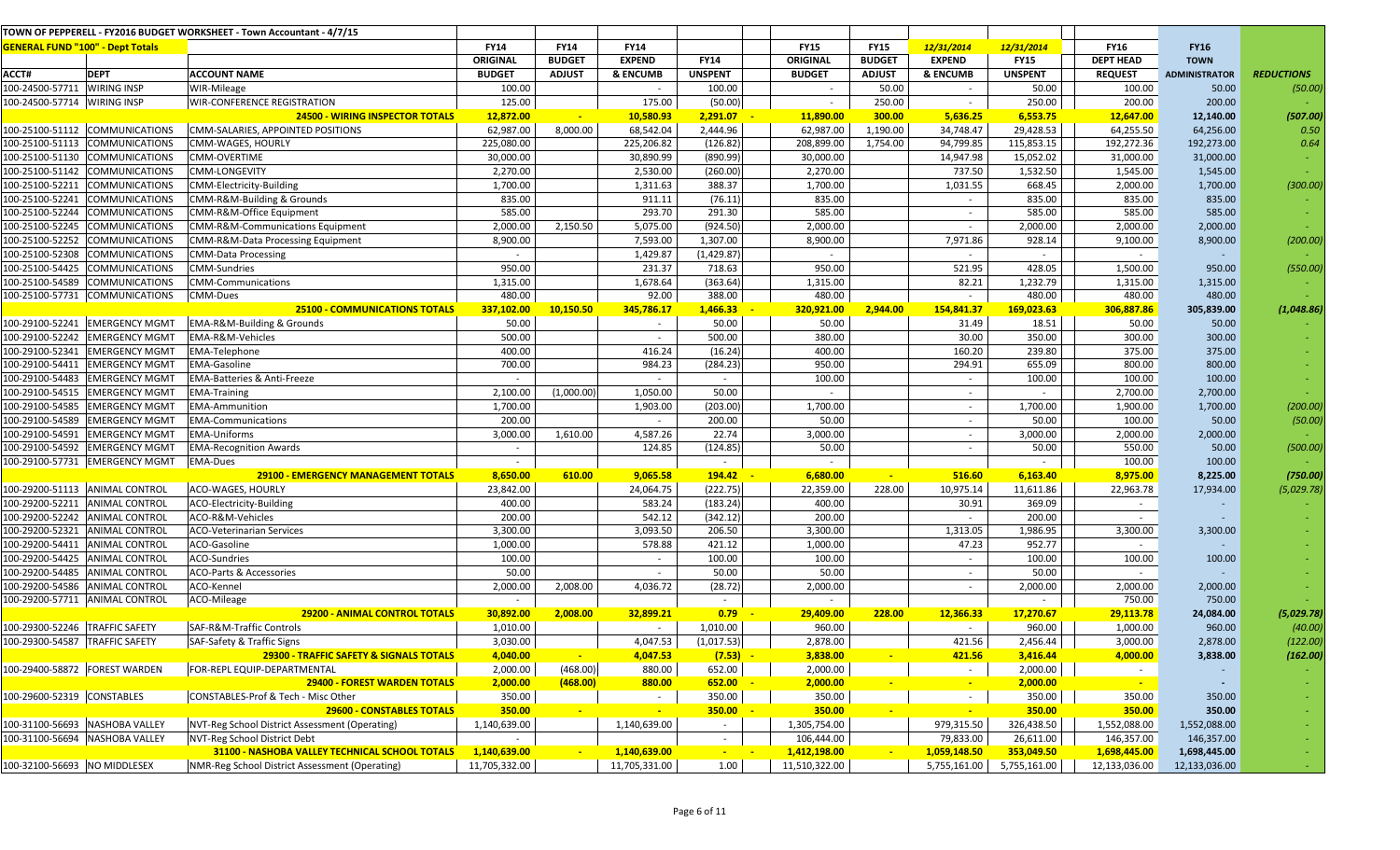|                              |                                         | TOWN OF PEPPERELL - FY2016 BUDGET WORKSHEET - Town Accountant - 4/7/15 |               |                                      |            |                          |                 |                          |               |                          |                  |                      |                   |
|------------------------------|-----------------------------------------|------------------------------------------------------------------------|---------------|--------------------------------------|------------|--------------------------|-----------------|--------------------------|---------------|--------------------------|------------------|----------------------|-------------------|
|                              | <b>GENERAL FUND "100" - Dept Totals</b> |                                                                        | <b>FY14</b>   | <b>FY14</b><br><b>FY14</b>           |            |                          | <b>FY15</b>     | <b>FY15</b>              | 12/31/2014    | 12/31/2014               | <b>FY16</b>      | <b>FY16</b>          |                   |
|                              |                                         |                                                                        | ORIGINAL      | <b>EXPEND</b><br><b>BUDGET</b>       |            | <b>FY14</b>              | <b>ORIGINAL</b> | <b>BUDGET</b>            | <b>EXPEND</b> | <b>FY15</b>              | <b>DEPT HEAD</b> | <b>TOWN</b>          |                   |
| ACCT#                        | <b>DEPT</b>                             | <b>ACCOUNT NAME</b>                                                    | <b>BUDGET</b> | <b>ADJUST</b><br><b>&amp; ENCUMB</b> |            | <b>UNSPENT</b>           | <b>BUDGET</b>   | <b>ADJUST</b>            | & ENCUMB      | <b>UNSPENT</b>           | <b>REQUEST</b>   | <b>ADMINISTRATOR</b> | <b>REDUCTIONS</b> |
| 100-32100-56694 NO MIDDLESEX |                                         | NMR-Reg School District Debt - Varnum Brook                            |               |                                      |            |                          | (40, 229.00)    |                          | (40, 229.00)  |                          | 224,400.00       | 224,400.00           |                   |
| 100-32100-56695 NO MIDDLESEX |                                         | NMR-Reg School District Debt - Nissitissit                             | $\sim$        |                                      |            | $\sim$                   | 371,438.00      |                          | 205,833.50    | 165,604.50               | 362,338.00       | 362,338.00           |                   |
| 100-32100-56696 NO MIDDLESEX |                                         | NMR-Reg School District Debt - New High School                         |               |                                      |            | $\sim$                   |                 |                          |               |                          | 12,332.00        | 12,332.00            |                   |
|                              |                                         | 32100 - NORTH MIDDLESEX REGIONAL SCHOOL TOTALS 11,705,332.00           |               | 11,705,331.00                        |            | 1.00                     | 11,841,531.00   | $\overline{\phantom{a}}$ | 5,920,765.50  | 5,920,765.50             | 12,732,106.00    | 12,732,106.00        |                   |
|                              | 100-41100-51112 TOWN ENGINEER           | <b>ENG-SALARIES, APPOINTED POSITIONS</b>                               | 43,741.00     |                                      | 40,201.66  | 3,539.34                 | 38,570.00       |                          | 19,063.33     | 19,506.67                | 39,931.94        | 39,932.00            | 0.06              |
|                              | 100-41100-51113 TOWN ENGINEER           | <b>ENG-WAGES, HOURLY</b>                                               | 4,658.00      |                                      | 8,267.55   | (3,609.55)               | 6,644.00        | 104.00                   | 3,046.77      | 3,701.23                 | 29,360.77        | 29,361.00            | 0.23              |
|                              | 100-41100-51142 TOWN ENGINEER           | <b>ENG-LONGEVITY</b>                                                   | $\sim$        |                                      | 450.00     | (450.00)                 | $\sim$          |                          | 48.75         | (48.75)                  | 97.50            | 98.00                | 0.50              |
|                              | 100-41100-52242 TOWN ENGINEER           | ENG-R&M-Vehicles                                                       | 210.00        |                                      | $\sim$     | 210.00                   | 500.00          |                          | $\sim$        | 500.00                   | 750.00           | 500.00               | (250.00)          |
|                              | 100-41100-52307 TOWN ENGINEER           | <b>ENG-Prof Consulation: NPDES MS4 Compliance</b>                      | $\sim$        |                                      |            | $\sim$                   | $\sim$          |                          |               | $\sim$                   | 40,000.00        |                      | (40,000.00)       |
| 100-41100-52308              | <b>TOWN ENGINEER</b>                    | <b>ENG-Pavement Mgmt Software/System Inventory</b>                     | $\sim$        |                                      |            | $\overline{\phantom{a}}$ | $\sim$          |                          |               | $\sim$                   | 10,000.00        |                      | (10,000.00)       |
|                              | 100-41100-52336 TOWN ENGINEER           | <b>ENG-License Renewals</b>                                            | $\sim$        |                                      |            | $\sim$                   | $\sim$          |                          |               |                          | 150.00           | 150.00               |                   |
|                              | 100-41100-54411 TOWN ENGINEER           | <b>ENG-Gasoline</b>                                                    | 225.00        |                                      | 165.67     | 59.33                    | 345.00          |                          | 62.42         | 282.58                   | 500.00           | 345.00               | (155.00)          |
|                              | 100-41100-54425 TOWN ENGINEER           | <b>ENG-Sundries</b>                                                    | 200.00        |                                      | $\sim$     | 200.00                   | 400.00          |                          | $\sim$        | 400.00                   | 250.00           | 250.00               |                   |
|                              | 100-41100-54579 TOWN ENGINEER           | <b>ENG-Misc Other Public Works</b>                                     | 300.00        |                                      | 241.24     | 58.76                    | 350.00          |                          | $\sim$        | 350.00                   | 500.00           | 350.00               | (150.00)          |
|                              | 100-41100-56692 TOWN ENGINEER           | <b>ENG-Registry of Deeds</b>                                           | 200.00        |                                      | $\sim$     | 200.00                   | 200.00          |                          | $\sim$        | 200.00                   | 300.00           | 200.00               | (100.00)          |
|                              | 100-41100-56696 TOWN ENGINEER           | <b>ENG-State Inspection</b>                                            | $\sim$        |                                      |            | $\sim$                   |                 |                          |               |                          | 40.00            | 40.00                |                   |
|                              | 100-41100-57000 TOWN ENGINEER           | ENG-Software/Hardware NPDES MS4 Compliance                             | $\sim$        |                                      |            | $\sim$                   |                 | $\overline{\phantom{a}}$ |               |                          | 5,000.00         | $\sim$               | (5,000.00)        |
|                              | 100-41100-57000 TOWN ENGINEER           | ENG-Public Outrch/Educ Materials - NPDES MS4 Compl                     | $\sim$        |                                      |            | $\sim$                   |                 | $\sim$                   |               | $\overline{\phantom{a}}$ | 1,000.00         | $\sim$               | (1,000.00)        |
| 100-41100-57711              | <b>TOWN ENGINEER</b>                    | <b>ENG-Mileage</b>                                                     | $\sim$        |                                      |            | $\sim$                   |                 |                          |               |                          | 100.00           | 50.00                | (50.00)           |
|                              | 100-41100-57712 TOWN ENGINEER           | <b>ENG-Meetings</b>                                                    | 475.00        |                                      | 310.00     | 165.00                   | 350.00          |                          | $\sim$        | 350.00                   | 500.00           | 300.00               | (200.00)          |
|                              | 100-41100-57731  TOWN ENGINEER          | <b>ENG-Dues</b>                                                        | $\sim$        |                                      | 100.00     | (100.00)                 | 250.00          |                          | 310.00        | (60.00)                  | 250.00           | 250.00               |                   |
|                              |                                         | <b>41100 - TOWN ENGINEER TOTALS</b>                                    | 50,009.00     | $\sim$                               | 49,736.12  | 272.88                   | 47,609.00       | 104.00                   | 22,531.27     | 25,181.73                | 128,730.21       | 71,826.00            | (56, 904.21)      |
| 100-42200-51112 HIGHWAY      |                                         | HWY-SALARIES, APPOINTED POSITIONS                                      | 71,784.00     |                                      | 68,123.31  | 3,660.69                 | 71,784.00       | 792.00                   | 35,280.57     | 37,295.43                | 73,344.00        | 78,542.00            | 5,198.00          |
| 100-42200-51113 HIGHWAY      |                                         | HWY-WAGES, HOURLY                                                      | 378,639.00    |                                      | 401,470.30 | (22, 831.30)             | 337,980.00      | 16,176.00                | 175,092.32    | 179,063.68               | 384,462.57       | 336,619.00           | (47, 843.57)      |
| 100-42200-51130 HIGHWAY      |                                         | HWY-OVERTIME                                                           | 13,000.00     |                                      | 15,073.01  | (2,073.01)               | 13,000.00       |                          | 3,666.26      | 9,333.74                 | 13,000.00        | 13,000.00            |                   |
| 100-42200-51142 HIGHWAY      |                                         | <b>HWY-LONGEVITY</b>                                                   | 7,950.00      |                                      | 9,350.00   | (1,400.00)               | 7,950.00        |                          | 4,435.50      | 3,514.50                 | 5,446.00         | 5,446.00             |                   |
| 100-42200-52211 HIGHWAY      |                                         | HWY-Electricity-Building                                               | 6,000.00      |                                      | 6,135.09   | (135.09)                 | 6,000.00        |                          | 1,945.43      | 4,054.57                 | 7,000.00         | 6,000.00             | (1,000.00)        |
| 100-42200-52215 HIGHWAY      |                                         | <b>HWY-Natural Gas-Heating</b>                                         | 1,913.00      |                                      | 1,796.49   | 116.51                   | 1,913.00        |                          | 212.40        | 1,700.60                 | 2,200.00         | 1,913.00             | (287.00)          |
| 100-42200-52231              | <b>HIGHWAY</b>                          | HWY-Town Water                                                         | 375.00        |                                      | 645.28     | (270.28)                 | 375.00          |                          | 44.87         | 330.13                   | 375.00           | 375.00               |                   |
| 100-42200-52232 HIGHWAY      |                                         | HWY-Town Sewer                                                         | 500.00        |                                      | 632.84     | (132.84)                 | 500.00          |                          | 99.44         | 400.56                   | 500.00           | 500.00               |                   |
| 100-42200-52241 HIGHWAY      |                                         | HWY-R&M-Building & Grounds                                             | $\sim$        |                                      | 1,801.41   | (1,801.41)               |                 |                          | 1,386.89      | (1,386.89)               | 1,250.00         |                      | (1, 250.00)       |
| 100-42200-52242 HIGHWAY      |                                         | HWY-R&M-Vehicles                                                       | 11,500.00     |                                      | 11,283.06  | 216.94                   | 11,500.00       |                          | 4,047.21      | 7,452.79                 | 11,500.00        | 11,500.00            |                   |
| 100-42200-52245 HIGHWAY      |                                         | HWY-R&M-Communications Equipment                                       |               |                                      | 250.27     | (250.27)                 |                 |                          |               | $\sim$                   | $\sim$           |                      |                   |
| 100-42200-52248 HIGHWAY      |                                         | <b>HWY-Street Paving &amp; Marking</b>                                 | 25,000.00     |                                      | 16,612.85  | 8,387.15                 | 25,000.00       |                          | 11,746.03     | 13,253.97                | 25,000.00        | 25,000.00            |                   |
| 100-42200-52272 HIGHWAY      |                                         | HWY-R&L-Const, Snow, Lawn Equipment                                    | 3,000.00      |                                      | 4,200.00   | (1,200.00)               | 3,000.00        |                          | 2,520.00      | 480.00                   | 3,000.00         | 3,000.00             |                   |
| 100-42200-52273 HIGHWAY      |                                         | HWY-R&L-Communications Equipment                                       |               |                                      | 1,722.62   | (1,722.62)               |                 |                          | 300.67        | (300.67)                 | $\sim$           |                      |                   |
| 100-42200-52277 HIGHWAY      |                                         | HWY-R&L-Minor Inside                                                   | $\sim$        |                                      | 630.00     | (630.00)                 | $\sim$          |                          | $\sim$        |                          | $\sim$           |                      |                   |
| 100-42200-52280              | <b>HIGHWAY</b>                          | HWY-R&L-Office Equipment                                               | 1,200.00      |                                      | 2,037.90   | (837.90)                 | 1,200.00        |                          | 1,017.13      | 182.87                   | 1,200.00         | 1,200.00             |                   |
| 100-42200-52297              | <b>HIGHWAY</b>                          | HWY-Stump Grinding Service                                             | 4,250.00      |                                      | 275.00     | 3,975.00                 | 4,250.00        |                          |               | 4,250.00                 | 3,000.00         | 3,000.00             |                   |
| 100-42200-52303 HIGHWAY      |                                         | HWY-Medical/Random Drug Testing                                        | 800.00        |                                      | 775.50     | 24.50                    | 800.00          |                          | 392.00        | 408.00                   | 800.00           | 800.00               |                   |
| 100-42200-52309 HIGHWAY      |                                         | <b>HWY-Public Safety-Police Details</b>                                |               |                                      | 3,486.89   | (3,486.89)               |                 |                          | 1,858.95      | (1,858.95)               | 3,500.00         |                      | (3,500.00)        |
| 100-42200-52319 HIGHWAY      |                                         | HWY-Prof & Tech - Misc Other                                           | 2,500.00      |                                      | 3,645.88   | (1, 145.88)              | 2,500.00        |                          | 921.13        | 1,578.87                 | 2,500.00         | 2,500.00             |                   |
| 100-42200-52334 HIGHWAY      |                                         | <b>HWY-Asphault Recycling</b>                                          | 22,500.00     |                                      | 15,122.47  | 7,377.53                 | 22,500.00       |                          | 12,374.40     | 10,125.60                | 22,500.00        | 22,500.00            |                   |
| 100-42200-52336 HIGHWAY      |                                         | HWY-License Renewals                                                   | 1,000.00      |                                      | 60.00      | 940.00                   | 1,000.00        |                          | 495.00        | 505.00                   | 1,000.00         | 1,000.00             |                   |
| 100-42200-52342 HIGHWAY      |                                         | HWY-Postage                                                            | $\sim$        |                                      | 81.93      | (81.93)                  |                 |                          | $\sim$        | $\sim$                   | $\sim$           |                      |                   |
| 100-42200-52382 HIGHWAY      |                                         | HWY-Animal & Pest Control                                              | 1,000.00      |                                      | 1,200.00   | (200.00)                 | 1,000.00        |                          | 300.00        | 700.00                   | 1,000.00         | 1,000.00             | <b>COL</b>        |
| 100-42200-54411 HIGHWAY      |                                         | HWY-Gasoline                                                           | 5,000.00      | 1,200.00                             | 4,139.10   | 2,060.90                 | 5,000.00        |                          | 3,072.37      | 1,927.63                 | 5,000.00         | 5,000.00             |                   |
| 100-42200-54412 HIGHWAY      |                                         | <b>HWY-Diesel Fuel</b>                                                 | 5,000.00      |                                      | 13,597.22  | (8,597.22)               | 5,000.00        |                          | 7,354.19      | (2,354.19)               | 7,500.00         | 5,000.00             | (2,500.00)        |
| 100-42200-54425 HIGHWAY      |                                         | HWY-Sundries                                                           | 7,150.00      |                                      | 271.63     | 6,878.37                 | 7,150.00        |                          | 1,306.73      | 5,843.27                 | 7,150.00         | 7,150.00             |                   |
| 100-42200-54431 HIGHWAY      |                                         | HWY-Hardware                                                           | $\sim$ $-$    |                                      | 988.69     | (988.69)                 | $\sim$          |                          | 423.33        | (423.33)                 | $\sim$           |                      |                   |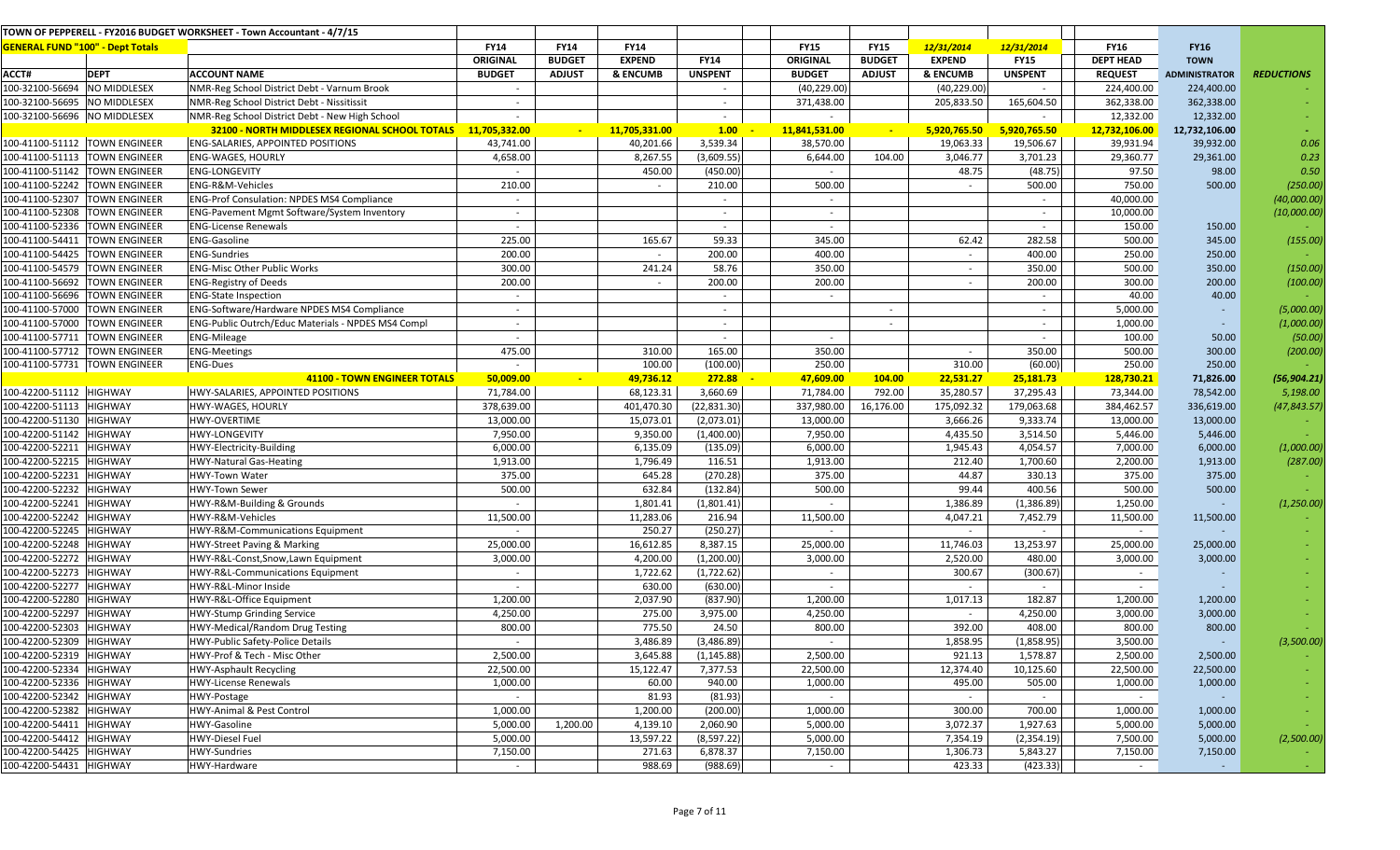|                                         |                                 | TOWN OF PEPPERELL - FY2016 BUDGET WORKSHEET - Town Accountant - 4/7/15 |                 |               |                     |                 |                 |               |               |                |                  |                      |                   |
|-----------------------------------------|---------------------------------|------------------------------------------------------------------------|-----------------|---------------|---------------------|-----------------|-----------------|---------------|---------------|----------------|------------------|----------------------|-------------------|
| <b>GENERAL FUND "100" - Dept Totals</b> |                                 |                                                                        | <b>FY14</b>     | <b>FY14</b>   | <b>FY14</b>         |                 | <b>FY15</b>     | <b>FY15</b>   | 12/31/2014    | 12/31/2014     | <b>FY16</b>      | <b>FY16</b>          |                   |
|                                         |                                 |                                                                        | <b>ORIGINAL</b> | <b>BUDGET</b> | <b>EXPEND</b>       | <b>FY14</b>     | <b>ORIGINAL</b> | <b>BUDGET</b> | <b>EXPEND</b> | <b>FY15</b>    | <b>DEPT HEAD</b> | <b>TOWN</b>          |                   |
| ACCT#                                   | <b>DEPT</b>                     | <b>ACCOUNT NAME</b>                                                    | <b>BUDGET</b>   | <b>ADJUST</b> | <b>&amp; ENCUMB</b> | <b>UNSPENT</b>  | <b>BUDGET</b>   | <b>ADJUST</b> | & ENCUMB      | <b>UNSPENT</b> | <b>REQUEST</b>   | <b>ADMINISTRATOR</b> | <b>REDUCTIONS</b> |
| 100-42200-54449                         | <b>HIGHWAY</b>                  | HWY-Other Bldg Repair & Maint                                          | 9,500.00        |               | 7,111.38            | 2,388.62        | 9,500.00        |               | 950.00        | 8,550.00       | 9,500.00         | 9,500.00             |                   |
| 100-42200-54485                         | <b>HIGHWAY</b>                  | <b>HWY-Parts &amp; Accessories</b>                                     | 35,000.00       |               | 37,123.48           | (2, 123.48)     | 35,000.00       |               | 9,823.44      | 25,176.56      | 35,000.00        | 35,000.00            |                   |
| 100-42200-54530                         | <b>HIGHWAY</b>                  | HWY-HIGHWAYS - ROADWAY MAINTENANCE                                     | 15,000.00       |               | 19,229.51           | (4,229.51)      | 15,000.00       |               | 9,073.41      | 5,926.59       | 15,000.00        | 15,000.00            |                   |
| 100-42200-54531                         | <b>HIGHWAY</b>                  | HWY-Sand, Gravel & Stone                                               | 2,000.00        |               | 319.20              | 1,680.80        | 2,000.00        |               |               | 2,000.00       | 2,000.00         | 2,000.00             |                   |
| 100-42200-54533                         | <b>HIGHWAY</b>                  | <b>HWY-Bituminous Concrete</b>                                         | 7,500.00        |               | 1,347.13            | 6,152.87        | 7,500.00        |               | 7,584.82      | (84.82)        | 7,500.00         | 7,500.00             |                   |
| 100-42200-54553                         | <b>HIGHWAY</b>                  | <b>HWY-Environmental Supplies</b>                                      | $\sim$          |               | 1,090.82            | (1,090.82)      | $\sim$          |               | $\sim$        | $\sim$         | $\sim$           |                      |                   |
| 100-42200-54555                         | <b>HIGHWAY</b>                  | <b>HWY-Curbing &amp; Guardrails</b>                                    | 8,500.00        |               | $\sim$              | 8,500.00        | 8,500.00        |               |               | 8,500.00       | 8,500.00         | 8,500.00             |                   |
| 100-42200-54579                         | <b>HIGHWAY</b>                  | HWY-Misc Other Public Works                                            | 15,000.00       |               | 15,602.21           | (602.21)        | 15,000.00       |               | 7,702.18      | 7,297.82       | 15,000.00        | 15,000.00            |                   |
| 100-42200-54591                         | <b>HIGHWAY</b>                  | HWY-Uniforms                                                           | 4,500.00        |               | 5,220.17            | (720.17)        | 4,500.00        |               | 3,504.89      | 995.11         | 4,500.00         | 4,500.00             |                   |
| 100-42200-54599                         | <b>HIGHWAY</b>                  | HWY-Miscellaneous Other                                                | $\sim$          |               | 13.80               | (13.80)         |                 |               | $\sim$        | $\sim$         | $\sim$           |                      |                   |
| 100-42200-58872 HIGHWAY                 |                                 | HWY-EQUIP & VEHICLE REPLACEMENT                                        | $\sim$          |               | $\sim$              |                 | 25,000.00       |               | $\sim$        | 25,000.00      | $\sim$           |                      |                   |
|                                         |                                 | <b>42200 - HIGHWAY DEPARTMENT TOTALS</b>                               | 667,061.00      | 1,200.00      | 672,466.44          | (4, 205.44)     | 651,402.00      | 16,968.00     | 308,931.56    | 359,438.44     | 679,227.57       | 628,045.00           | (51, 182.57)      |
| 100-42300-51130 SNOW & ICE              |                                 | SNO-Snow & Ice Overtime Wages                                          | 66,602.00       |               | 66,602.00           | $\sim$          | 66,600.00       |               | 13,494.80     | 53,105.20      | 66,600.00        | 66,600.00            |                   |
| 100-42300-54556 SNOW & ICE              |                                 | SNO-Snow & Ice Expense                                                 | 113,398.00      | 102,832.58    | 216,230.58          | $\sim$          | 113,400.00      |               | 71,089.26     | 42,310.74      | 113,400.00       | 113,400.00           |                   |
|                                         |                                 | 42300 - SNOW & ICE TOTALS                                              | 180,000.00      | 102,832.58    | 282,832.58          | <b>Contract</b> | 180,000.00      |               | 84,584.06     | 95,415.94      | 180,000.00       | 180,000.00           |                   |
| 100-42400-52213 STREET LIGHTS           |                                 | STL-Electricity-Street Lights                                          | 44,000.00       | 1,750.00      | 45,622.11           | 127.89          | 45,000.00       |               | 19,219.26     | 25,780.74      | 45,000.00        | 45,000.00            |                   |
|                                         |                                 | <b>42400 - STREET LIGHTS TOTALS</b>                                    | 44,000.00       | 1,750.00      | 45,622.11           | 127.89          | 45,000.00       | $\sim$        | 19,219.26     | 25,780.74      | 45,000.00        | 45,000.00            |                   |
| 100-42700-51112 TREE CARE               |                                 | TCP-TREE CARE AND PLANTI SALARIES, APPOINTED                           | 1,500.00        |               | 1,500.00            | $\sim$          |                 | 1,500.00      | 750.00        | 750.00         | 100.00           | 100.00               |                   |
| 100-42700-52318                         | <b>TREE CARE</b>                | <b>TCP-Tree Experts</b>                                                | 13,600.00       |               | 13,085.00           | 515.00          | 10,136.00       |               | 8,900.00      | 1,236.00       | 15,000.00        | 10,136.00            | (4,864.00)        |
| 100-42700-54485                         | <b>TREE CARE</b>                | TCP-Parts & Accessories                                                | 461.00          | 468.00        | 1,774.20            | (845.20)        | 709.00          |               | 79.03         | 629.97         | 1,000.00         | 709.00               | (291.00)          |
| 100-42700-54550                         | <b>TREE CARE</b>                | TCP-Equipment Repair Parts                                             | 335.00          |               | 79.20               | 255.80          | 210.00          |               | 164.61        | 45.39          | 210.00           | 210.00               |                   |
| 100-42700-57731                         | <b>TREE CARE</b>                | <b>TCP-Dues</b>                                                        | 75.00           |               | $\sim$              | 75.00           | 75.00           |               | $\sim$        | 75.00          | 75.00            | 75.00                |                   |
|                                         |                                 | <b>42700 - TREE CARE &amp; PLANTING TOTALS</b>                         | 15,971.00       | 468.00        | 16,438.40           | 0.60            | 11,130.00       | 1,500.00      | 9,893.64      | 2,736.36       | 16,385.00        | 11,230.00            | (5, 155.00)       |
| 100-49100-51113 CEMETERY                |                                 | CEM-WAGES, HOURLY                                                      | 87,703.00       |               | 88,886.80           | (1, 183.80)     | 82,514.00       | 781.00        | 44,206.71     | 39,088.29      | 80,901.94        | 80,902.00            | 0.06              |
| 100-49100-51130                         | <b>CEMETERY</b>                 | <b>CEM-OVERTIME</b>                                                    | 2,925.00        |               | 1,618.58            | 1,306.42        | 2,925.00        |               | 1,486.49      | 1,438.51       | 3,000.00         | 3,000.00             |                   |
| 100-49100-51142                         | <b>CEMETERY</b>                 | <b>CEM-LONGEVITY</b>                                                   | 675.00          |               | 810.00              | (135.00)        | 675.00          |               | 405.00        | 270.00         | 810.00           | 810.00               |                   |
| 100-49100-52211                         | <b>CEMETERY</b>                 | <b>CEM-CEMETERY Electricity-Building</b>                               | 2,300.00        |               | 1,237.92            | 1,062.08        | 2,000.00        |               | 432.02        | 1,567.98       | 2,000.00         | 2,000.00             |                   |
| 100-49100-52231                         | <b>CEMETERY</b>                 | <b>CEM-CEMETERY Town Water</b>                                         | 200.00          |               | 171.21              | 28.79           | 200.00          |               | 128.27        | 71.73          | 200.00           | 200.00               |                   |
| 100-49100-52241                         | <b>CEMETERY</b>                 | CEM-CEMETERY R&M-Building & Groun                                      | 300.00          |               | $\sim$              | 300.00          | 300.00          |               | $\sim$        | 300.00         | 300.00           | 300.00               |                   |
| 100-49100-52242                         | <b>CEMETERY</b>                 | <b>CEM-CEMETERY R&amp;M-Vehicles</b>                                   | 250.00          |               | 210.00              | 40.00           | 250.00          |               | $\sim$        | 250.00         | 250.00           | 250.00               |                   |
| 100-49100-52273                         | <b>CEMETERY</b>                 | CEM-CEMETERY R&L-Communications E                                      | 540.00          |               | 501.21              | 38.79           | 540.00          |               | 208.42        | 331.58         | 540.00           | 540.00               |                   |
| 100-49100-52293                         | <b>CEMETERY</b>                 | <b>CEM-CEMETERY Solid Waste Disposal</b>                               | 1,700.00        |               | 1,700.00            | $\sim$          | 1,700.00        |               | $\sim$        | 1,700.00       | 1,700.00         | 1,700.00             |                   |
| 100-49100-52323                         | <b>CEMETERY</b>                 | <b>CEM-CEMETERY Training</b>                                           | 150.00          |               | 60.00               | 90.00           | 150.00          |               | $\sim$        | 150.00         | $\sim$           |                      |                   |
| 100-49100-52336                         | <b>CEMETERY</b>                 | <b>CEM-CEMETERY License Renewals</b>                                   | 150.00          |               | $\sim$              | 150.00          | 150.00          |               | 175.00        | (25.00)        | 300.00           | 300.00               |                   |
| 100-49100-54411                         | <b>CEMETERY</b>                 | <b>CEM-CEMETERY Gasoline</b>                                           | 2,700.00        |               | 3,256.27            | (556.27)        | 2,700.00        |               | 1,236.19      | 1,463.81       | 2,700.00         | 2,700.00             |                   |
| 100-49100-54412                         | <b>CEMETERY</b>                 | <b>CEM-CEMETERY Diesel Fuel</b>                                        | 1,500.00        |               | 1,630.98            | (130.98)        | 1,800.00        |               | 825.97        | 974.03         | 1,800.00         | 1,800.00             |                   |
| 100-49100-54461                         | <b>CEMETERY</b>                 | <b>CEM-CEMETERY Tools</b>                                              | 200.00          |               | $\sim$              | 200.00          | 200.00          |               | $\sim$        | 200.00         | $\sim$           |                      |                   |
| 100-49100-54478                         | <b>CEMETERY</b>                 | CEM-CEMETERY Equipment Repair Par                                      | 3,556.00        |               | 3,680.79            | (124.79)        | 3,556.00        |               | 2,728.19      | 827.81         | 3,756.00         | 3,756.00             |                   |
| 100-49100-54479                         | <b>CEMETERY</b>                 | <b>CEM-CEMETERY Other Groundskeeping</b>                               | 3,000.00        | (1,200.00)    | 1,584.56            | 215.44          | 3,000.00        |               | 460.27        | 2,539.73       | 3,250.00         | 3,250.00             |                   |
| 100-49100-54591 CEMETERY                |                                 | <b>CEM-CEMETERY Uniforms</b>                                           | 250.00          |               | 319.53              | (69.53)         | 250.00          |               | $\sim$        | 250.00         | $\sim$           |                      |                   |
|                                         |                                 | <b>49100 - CEMETERY DEPARTMENT TOTALS</b>                              | 108,099.00      | (1, 200.00)   | 105,667.85          | 1,231.15        | 102,910.00      | 781.00        | 52,292.53     | 51,398.47      | 101,507.94       | 101,508.00           | 0.06              |
|                                         | 100-51100-51113 BOARD OF HEALTH | <b>BOH-WAGES, HOURLY</b>                                               | 24,734.00       |               | 23,207.41           | 1,526.59        | 24,982.00       |               | 11,233.56     | 13,748.44      | 23,637.43        | 23,638.00            | 0.57              |
|                                         | 100-51100-52306 BOARD OF HEALTH | <b>BOH-Advertising, Legal Notices</b>                                  | $\sim$          |               | $\sim$              | $\sim$          | 200.00          |               | 50.12         | 149.88         | 200.00           | 200.00               |                   |
|                                         | 100-51100-52307 BOARD OF HEALTH | <b>BOH-Consulting Services</b>                                         | 36,500.00       |               | 36,218.52           | 281.48          | 36,500.00       |               | 27,163.89     | 9,336.11       | 38,000.00        | 38,000.00            | $\sim$            |
|                                         | 100-51100-52321 BOARD OF HEALTH | <b>BOH-Veterinarian Services</b>                                       | 2,000.00        |               | $\sim$              | 2,000.00        | 1,930.00        |               | 1,774.06      | 155.94         | 1,930.00         | 1,930.00             | $\sim$            |
|                                         | 100-51100-52325 BOARD OF HEALTH | BOH-Waste/Hazardous Waste Disposal                                     | 6,500.00        |               | 4,500.00            | 2,000.00        | $\sim$          |               | $\sim$        | $\sim$         | $\sim$           |                      | $\sim$            |
|                                         | 100-51100-54425 BOARD OF HEALTH | <b>BOH-Sundries</b>                                                    | 1,250.00        | (350.00)      | 453.56              | 446.44          | 688.00          |               | 96.99         | 591.01         | 200.00           | 200.00               | $\sim$            |
|                                         | 100-51100-54599 BOARD OF HEALTH | <b>BOH-Miscellaneous Other</b>                                         | $\sim$          |               | $\sim$              | $\sim$          | 1,977.00        |               |               | 1,977.00       | 177.00           | 177.00               | $\sim$            |
|                                         | 100-51100-57711 BOARD OF HEALTH | <b>BOH-Mileage</b>                                                     | $\sim$          | 350.00        | 327.25              | 22.75           | 600.00          |               | 126.37        | 473.63         | 400.00           | 400.00               | $\sim$            |
|                                         | 100-51100-57714 BOARD OF HEALTH | <b>BOH-Conference Registration</b>                                     | $\sim$          |               | 198.82              | (198.82)        | 400.00          |               |               | 400.00         | 200.00           | 200.00               |                   |
|                                         |                                 |                                                                        |                 |               |                     |                 |                 |               |               |                |                  |                      |                   |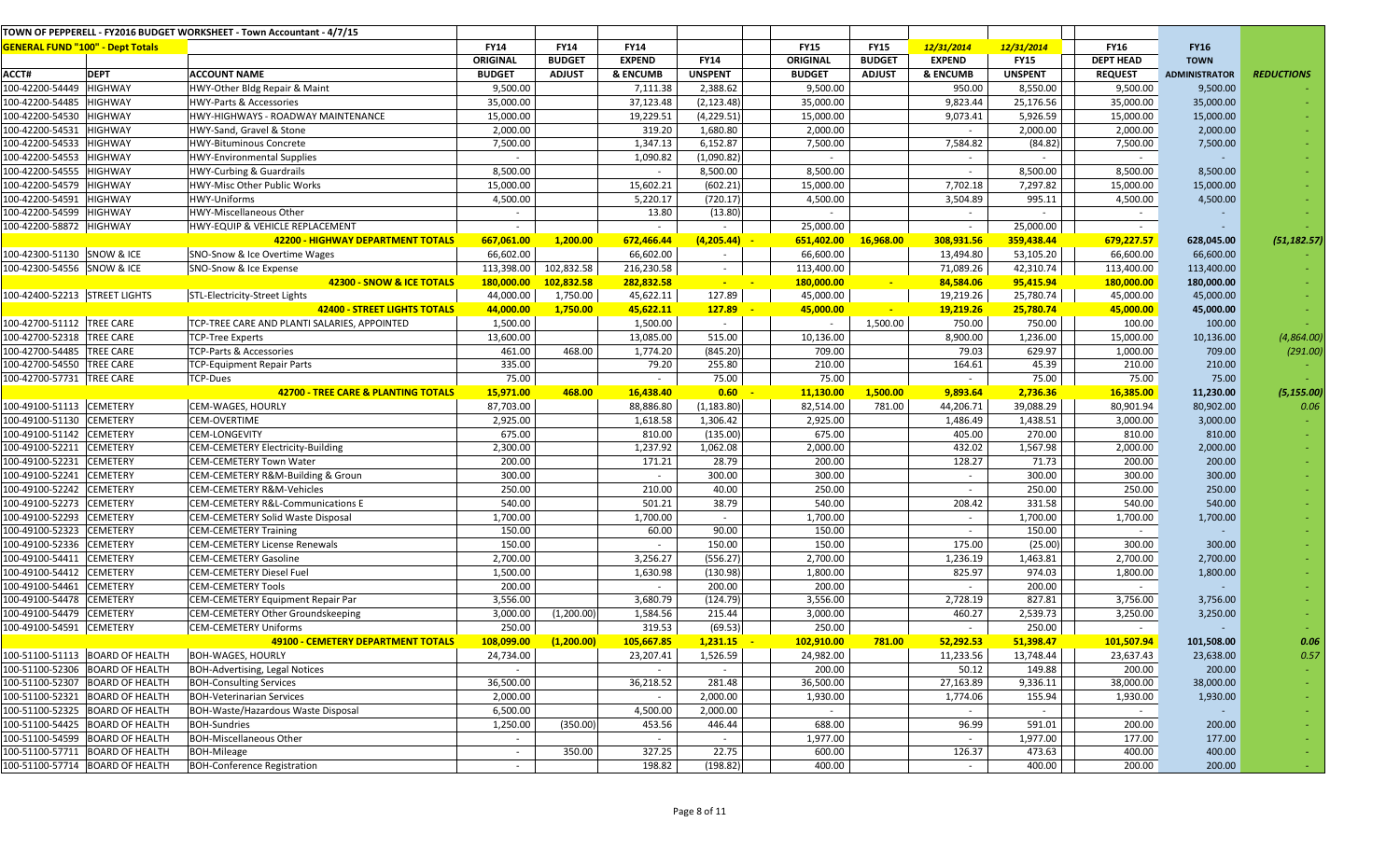|                                         |                                  | TOWN OF PEPPERELL - FY2016 BUDGET WORKSHEET - Town Accountant - 4/7/15 |               |               |               |                |               |               |               |                |                  |                      |                   |
|-----------------------------------------|----------------------------------|------------------------------------------------------------------------|---------------|---------------|---------------|----------------|---------------|---------------|---------------|----------------|------------------|----------------------|-------------------|
| <b>GENERAL FUND "100" - Dept Totals</b> |                                  |                                                                        | <b>FY14</b>   | <b>FY14</b>   | <b>FY14</b>   |                | <b>FY15</b>   | <b>FY15</b>   | 12/31/2014    | 12/31/2014     | <b>FY16</b>      | <b>FY16</b>          |                   |
|                                         |                                  |                                                                        | ORIGINAL      | <b>BUDGET</b> | <b>EXPEND</b> | <b>FY14</b>    | ORIGINAL      | <b>BUDGET</b> | <b>EXPEND</b> | <b>FY15</b>    | <b>DEPT HEAD</b> | <b>TOWN</b>          |                   |
| ACCT#                                   | <b>DEPT</b>                      | <b>ACCOUNT NAME</b>                                                    | <b>BUDGET</b> | <b>ADJUST</b> | & ENCUMB      | <b>UNSPENT</b> | <b>BUDGET</b> | <b>ADJUST</b> | & ENCUMB      | <b>UNSPENT</b> | <b>REQUEST</b>   | <b>ADMINISTRATOR</b> | <b>REDUCTIONS</b> |
|                                         | 100-51100-57733 BOARD OF HEALTH  | <b>BOH-Memberships</b>                                                 |               |               |               |                | 150.00        |               | 150.00        | $\sim$         | 150.00           | 150.00               |                   |
|                                         |                                  | 51100 - BOARD OF HEALTH TOTALS                                         | 70,984.00     | $\sim$        | 64,905.56     | 6,078.44       | 67,427.00     | $\sim$        | 40,594.99     | 26,832.01      | 64,894.43        | 64,895.00            | 0.57              |
|                                         | 100-54100-51112 COUNCIL ON AGING | COA-SALARIES, APPOINTED POSITIONS                                      | 62,995.00     |               | 62,994.96     | 0.04           | 62,995.00     |               | 23,033.84     | 39,961.16      | 54,219.84        | 54,220.00            | 0.16              |
|                                         | 100-54100-51113 COUNCIL ON AGING | COA-WAGES, HOURLY                                                      | 65,416.00     |               | 65,416.04     | (0.04)         | 65,416.00     | 1,188.00      | 37,945.40     | 28,658.60      | 71,089.74        | 71,090.00            | 0.26              |
|                                         | 100-54100-52211 COUNCIL ON AGING | COA-Electricity-Building                                               | 8,000.00      |               | 8,759.08      | (759.08)       | 8,000.00      |               | 4,707.48      | 3,292.52       | 8,800.00         | 8,000.00             | (800.00)          |
|                                         | 100-54100-52215 COUNCIL ON AGING | <b>COA-Natural Gas-Heating</b>                                         | 7,000.00      |               | 7,920.98      | (920.98)       | 6,000.00      |               | 867.63        | 5,132.37       | 6,000.00         | 6,000.00             |                   |
|                                         | 100-54100-52231 COUNCIL ON AGING | COA-Town Water                                                         | 300.00        |               | 244.21        | 55.79          | 300.00        |               | 175.00        | 125.00         | 300.00           | 300.00               |                   |
|                                         | 100-54100-52232 COUNCIL ON AGING | <b>COA-Town Sewer</b>                                                  | 600.00        |               | 554.40        | 45.60          | 600.00        |               | 86.61         | 513.39         | 600.00           | 600.00               |                   |
|                                         | 100-54100-52241 COUNCIL ON AGING | COA-R&M-Building & Grounds                                             | 7,000.00      |               | 4,312.66      | 2,687.34       | 6,164.00      |               | 1,432.46      | 4,731.54       | 8,000.00         | 6,164.00             | (1,836.00)        |
|                                         | 100-54100-52244 COUNCIL ON AGING | COA-R&M-Office Equipment                                               | 350.00        |               |               | 350.00         | 350.00        |               | 151.30        | 198.70         | 350.00           | 350.00               |                   |
|                                         | 100-54100-52272 COUNCIL ON AGING | COA-COUNCIL ON AGING R&L-Const, Snow, Lawn                             |               |               | 4,998.50      | (4,998.50)     |               |               | $\sim$        | $\sim$         | $\sim$           |                      |                   |
|                                         | 100-54100-52293 COUNCIL ON AGING | <b>COA-Solid Waste Disposal</b>                                        | 1,300.00      |               | 1,344.87      | (44.87)        | 1,100.00      |               | 422.17        | 677.83         | 1,100.00         | 1,100.00             |                   |
|                                         | 100-54100-52299 COUNCIL ON AGING | COA-Miscellaneous Other                                                |               |               | $\sim$        | $\sim$         |               |               | 51.08         | (51.08)        | $\sim$           |                      |                   |
|                                         | 100-54100-52308 COUNCIL ON AGING | <b>COA-Data Processing</b>                                             | 2,500.00      |               | 2,368.43      | 131.57         | 2,400.00      |               | 1,865.46      | 534.54         | 2,400.00         | 2,400.00             |                   |
|                                         | 100-54100-52315 COUNCIL ON AGING | <b>COA-Home Care Services</b>                                          | 575.00        |               | $\sim$        | 575.00         | 575.00        |               | $\sim$        | 575.00         | 575.00           | 575.00               |                   |
|                                         | 100-54100-52333 COUNCIL ON AGING | <b>COA-Meals Programs</b>                                              | 1,250.00      |               | 1,250.00      | $\sim$         | 1,250.00      |               | $\sim$        | 1,250.00       | 1,250.00         | 1,250.00             |                   |
|                                         | 00-54100-52342 COUNCIL ON AGING  | COA-Postage                                                            | $\sim$        |               | 13.80         | (13.80)        | $\sim$        |               | $\sim$        | $\sim$         | $\sim$           |                      |                   |
|                                         | 100-54100-52353 COUNCIL ON AGING | COA-Programs                                                           | 5,100.00      |               | 4,832.19      | 267.81         | 4,446.00      |               | 272.00        | 4,174.00       | 5,000.00         | 4,446.00             | (554.00)          |
|                                         | 100-54100-54425 COUNCIL ON AGING | COA-Sundries                                                           | 2,000.00      |               | 389.80        | 1,610.20       | 2,000.00      |               | 483.18        | 1,516.82       | 2,000.00         | 2,000.00             |                   |
|                                         | 100-54100-54459 COUNCIL ON AGING | <b>COA-Other Custodial</b>                                             |               |               | 524.42        | (524.42)       |               |               | 265.16        | (265.16)       | 275.00           | 275.00               |                   |
|                                         | 100-54100-54491 COUNCIL ON AGING | COA-Refreshments                                                       | 6,000.00      |               | 124.23        | 5,875.77       | 2,000.00      |               | 60.85         | 1,939.15       | 1,000.00         | 1,000.00             |                   |
|                                         | 100-54100-54516 COUNCIL ON AGING | <b>COA-Program Supplies</b>                                            | $\sim$        |               | 98.84         | (98.84)        |               |               | 257.00        | (257.00)       | $\sim$           |                      |                   |
|                                         | 100-54100-54581 COUNCIL ON AGING | <b>COA-Firefighting Supplies</b>                                       | 175.00        |               | 250.00        | (75.00)        | 175.00        |               | 337.50        | (162.50)       | 175.00           | 175.00               |                   |
|                                         | 100-54100-57711 COUNCIL ON AGING | COA-Mileage                                                            | 1,415.00      |               | 317.35        | 1,097.65       | $\sim$        |               | $\sim$        | $\sim$         | $\sim$           |                      |                   |
|                                         | 100-54100-57712 COUNCIL ON AGING | <b>COA-Meetings</b>                                                    |               |               | 147.95        | (147.95)       | $\sim$        |               | $\sim$        | $\sim$         | $\sim$           |                      |                   |
|                                         | 100-54100-57713 COUNCIL ON AGING | COA-Conferences                                                        | 1,050.00      |               | 1,175.00      | (125.00)       | 950.00        |               | 580.00        | 370.00         | 580.00           | 580.00               |                   |
|                                         | 100-54100-57733 COUNCIL ON AGING | COA-Memberships                                                        | $\sim$        |               | $\sim$        | $\sim$         | $\sim$        |               | 414.52        | (414.52)       | 450.00           | 450.00               |                   |
|                                         |                                  | 54100 - COUNCIL ON AGING                                               | 173,026.00    |               | 168,037.71    | 4,988.29       | 164,721.00    | 1,188.00      | 73,408.64     | 92,500.36      | 164,164.58       | 160,975.00           | (3, 189.58)       |
| 100-54300-51112 VETERANS                |                                  | VET-SALARIES, APPOINTED POSITIONS                                      | 7,064.00      |               | 7,064.04      | (0.04)         | 7,170.00      |               | 2,987.50      | 4,182.50       | 7,323.00         | 7,323.00             |                   |
| 100-54300-54425 VETERANS                |                                  | VET-Sundries                                                           | $\sim$        |               | 495.12        | (495.12)       | $\sim$        |               | $\sim$        | $\sim$         | 100.00           | 100.00               |                   |
| 100-54300-57712 VETERANS                |                                  | <b>VET-Meetings</b>                                                    | 550.00        |               | 100.00        | 450.00         | 550.00        |               | 100.00        | 450.00         | 500.00           | 500.00               |                   |
| 100-54300-57771 VETERANS                |                                  | VET-Veterans' Benefits                                                 | 155,000.00    |               | 151,705.43    | 3,294.57       | 155,000.00    |               | 87,575.34     | 67,424.66      | 165,000.00       | 165,000.00           |                   |
|                                         |                                  | <b>54300 - VETERANS DEPARTMENT TOTALS</b>                              | 162,614.00    |               | 159,364.59    | 3,249.41       | 162,720.00    | <b>Page</b>   | 90,662.84     | 72,057.16      | 172,923.00       | 172,923.00           |                   |
| 100-61100-51112 LIBRARY                 |                                  | LIB-SALARIES, APPOINTED POSITIONS                                      | 186,462.00    |               | 184,652.86    | 1,809.14       | 184,283.00    |               | 88,209.43     | 96,073.57      | 191,371.00       | 191,371.00           |                   |
| 100-61100-51113 LIBRARY                 |                                  | LIB-WAGES, HOURLY                                                      | 124,571.00    |               | 123,187.17    | 1,383.83       | 115,921.00    | 4,353.00      | 55,956.39     | 64,317.61      | 138,331.00       | 128,851.00           | (9,480.00)        |
| 100-61100-51142 LIBRARY                 |                                  | LIB-LONGEVITY                                                          | 2,483.00      |               | 3,161.80      | (678.80)       | 2,483.00      |               | 1,396.13      | 1,086.87       | 2,656.00         | 2,656.00             |                   |
| 100-61100-52211                         | <b>LIBRARY</b>                   | LIB-Electricity-Building                                               | 11,078.00     | 2,350.22      | 13,267.94     | 160.28         | 11,078.00     |               | 5,208.55      | 5,869.45       | 13,300.00        | 11,078.00            | (2, 222.00)       |
| 100-61100-52220 LIBRARY                 |                                  | LIB-Oil-Heating                                                        | 11,000.00     | 7,249.22      | 18,249.22     | $\sim$         | 11,000.00     | 5,000.00      | 1,910.56      | 14,089.44      | 18,500.00        | 16,000.00            | (2,500.00)        |
| 00-61100-52231                          | <b>LIBRARY</b>                   | LIB-Town Water                                                         | 685.00        |               | 844.33        | (159.33)       | 685.00        |               | 153.08        | 531.92         | 850.00           | 685.00               | (165.00)          |
| 100-61100-52241 LIBRARY                 |                                  | LIB-R&M-Building & Grounds                                             | 20,114.00     |               | 19,996.38     | 117.62         | 20,144.00     |               | 14,537.22     | 5,606.78       | 23,000.00        | 20,144.00            | (2,856.00)        |
| 100-61100-52244 LIBRARY                 |                                  | LIB-R&M-Office Equipment                                               | 900.00        |               | 894.13        | 5.87           | 900.00        |               | 463.00        | 437.00         | 900.00           | 900.00               |                   |
| 100-61100-52308 LIBRARY                 |                                  | LIB-Data Processing                                                    | 25,108.00     |               | 24,143.56     | 964.44         | 25,108.00     |               | 19,637.86     | 5,470.14       | 25,108.00        | 25,108.00            |                   |
| 100-61100-52353 LIBRARY                 |                                  | LIB-Programs                                                           | $\sim$        |               | 350.00        | (350.00)       | $\sim$        |               | $\sim$        | $\sim$         | $\sim$ $-$       |                      |                   |
| 100-61100-54420 LIBRARY                 |                                  | LIB-LAWRENCE LIBRARY OFFICE SUPPLIES                                   | 2,850.00      |               | 2,837.96      | 12.04          | 2,850.00      |               | 915.72        | 1,934.28       | 2,850.00         | 2,850.00             |                   |
| 100-61100-54428 LIBRARY                 |                                  | <b>LIB-Book Processing Supplies</b>                                    | 2,350.00      |               | 2,356.95      | (6.95)         | 2,350.00      |               | 594.25        | 1,755.75       | 2,360.00         | 2,350.00             | (10.00)           |
| 100-61100-54512 LIBRARY                 |                                  | LIB-Books, Lawrence Library                                            | 25,459.00     |               | 25,240.85     | 218.15         | 22,651.00     |               | 12,523.80     | 10,127.20      | 26,000.00        | 22,651.00            | (3, 349.00)       |
| 100-61100-54513 LIBRARY                 |                                  | LIB-Children's Room                                                    | 3,564.00      |               | 3,872.66      | (308.66)       | 3,564.00      |               | 3,425.62      | 138.38         | 6,564.00         | 3,564.00             | (3,000.00)        |
| 100-61100-54514 LIBRARY                 |                                  | LIB-Magazines/Newspapers                                               | 6,550.00      |               | 5,004.69      | 1,545.31       | 1,056.00      |               | $\sim$        | 1,056.00       | 4,000.00         | 1,056.00             | (2,944.00)        |
| 100-61100-54519 LIBRARY                 |                                  | LIB-DVD's                                                              | 3,556.00      |               | 3,625.61      | (69.61)        | 3,556.00      |               | 1,258.34      | 2,297.66       | 3,556.00         | 3,556.00             |                   |
| 100-61100-54521 LIBRARY                 |                                  | LIB-Audio Cassettes                                                    | 9,000.00      |               | 8,181.70      | 818.30         | 7,000.00      |               | 3,391.92      | 3,608.08       | 7,980.00         | 7,000.00             | (980.00)          |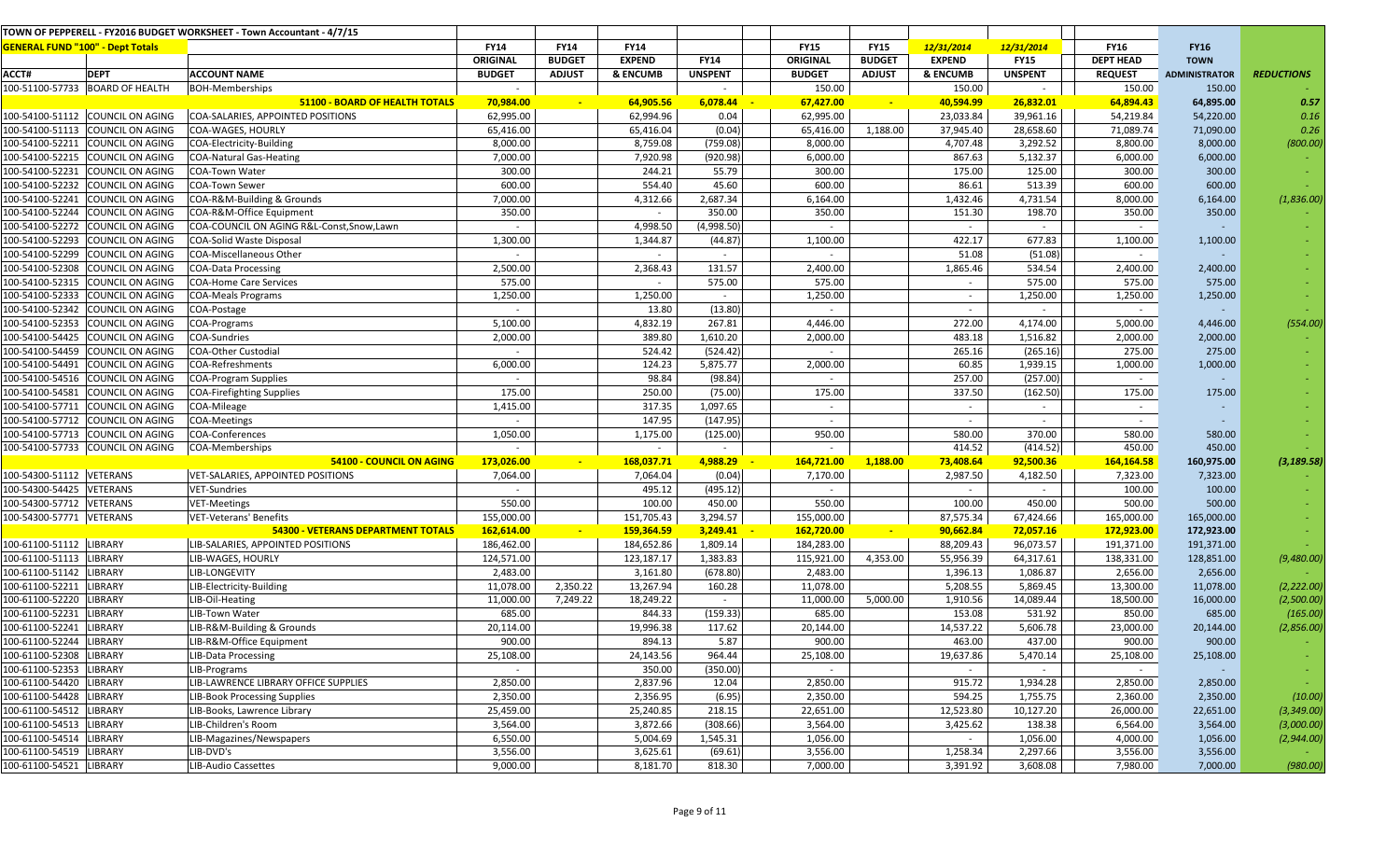|                                         |                                    | TOWN OF PEPPERELL - FY2016 BUDGET WORKSHEET - Town Accountant - 4/7/15 |                 |               |               |                          |                 |               |               |                          |                  |                      |                   |
|-----------------------------------------|------------------------------------|------------------------------------------------------------------------|-----------------|---------------|---------------|--------------------------|-----------------|---------------|---------------|--------------------------|------------------|----------------------|-------------------|
| <b>GENERAL FUND "100" - Dept Totals</b> |                                    |                                                                        | <b>FY14</b>     | <b>FY14</b>   | <b>FY14</b>   |                          | <b>FY15</b>     | <b>FY15</b>   | 12/31/2014    | 12/31/2014               | <b>FY16</b>      | <b>FY16</b>          |                   |
|                                         |                                    |                                                                        | <b>ORIGINAL</b> | <b>BUDGET</b> | <b>EXPEND</b> | <b>FY14</b>              | <b>ORIGINAL</b> | <b>BUDGET</b> | <b>EXPEND</b> | <b>FY15</b>              | <b>DEPT HEAD</b> | <b>TOWN</b>          |                   |
| ACCT#                                   | <b>DEPT</b>                        | <b>ACCOUNT NAME</b>                                                    | <b>BUDGET</b>   | <b>ADJUST</b> | & ENCUMB      | <b>UNSPENT</b>           | <b>BUDGET</b>   | <b>ADJUST</b> | & ENCUMB      | <b>UNSPENT</b>           | <b>REQUEST</b>   | <b>ADMINISTRATOR</b> | <b>REDUCTIONS</b> |
| 100-61100-54522 LIBRARY                 |                                    | LIB-Audio - Compact Discs                                              | 1,000.00        |               | 864.57        | 135.43                   | 1,000.00        |               | 172.43        | 827.57                   | 800.00           | 800.00               |                   |
| 100-61100-54524                         | <b>LIBRARY</b>                     | LIB-LAWRENCE LIBRARY Multimedia                                        | 340.00          |               | 330.90        | 9.10                     | 340.00          |               | 154.83        | 185.17                   | 350.00           | 340.00               | (10.00)           |
| 100-61100-57711                         | <b>LIBRARY</b>                     | LIB-Mileage                                                            | 1,000.00        |               | 998.02        | 1.98                     | 1,000.00        |               | 639.52        | 360.48                   | 1,000.00         | 1,000.00             |                   |
| 100-61100-57712 LIBRARY                 |                                    | LIB-Meetings                                                           | 633.00          |               | 502.61        | 130.39                   | $\sim$          |               | 70.00         | (70.00)                  | $\sim$           |                      |                   |
| 100-61100-57733 LIBRARY                 |                                    | LIB-Memberships                                                        | $\sim$          |               | 130.00        | (130.00)                 | 633.00          |               | 198.00        | 435.00                   | 633.00           | 633.00               |                   |
| 100-61100-58854                         | LIBRARY                            | LIB-ADDIT EQUIP-COMPUTER                                               | 900.00          |               | 900.00        | $\sim$                   | 900.00          |               | 900.00        | $\overline{\phantom{a}}$ | $\sim$           |                      |                   |
|                                         |                                    | <b>61100 - LIBRARY DEPARTMENT TOTALS</b>                               | 439,603.00      | 9,599.44      | 443,593.91    | 5,608.53                 | 418,502.00      | 9,353.00      | 211,716.65    | 216,138.35               | 470,109.00       | 442,593.00           | (27, 516.00)      |
|                                         |                                    | 100-63100-51113 SUMMER PLAYGRND SUM-WAGES, HOURLY                      | 3,000.00        |               | 3,000.00      | $\sim$                   | $\sim$          |               | $\sim$        |                          | 2,850.00         | 2,850.00             |                   |
|                                         |                                    | <b>63100 - SUMMER PLAYGROUND TOTALS</b>                                | 3,000.00        |               | 3,000.00      | $\sim$ $\sim$            | $\sim$          | $\sim$        | $\sim$        | $\sim$                   | 2,850.00         | 2,850.00             |                   |
|                                         | 100-63200-51113 COMMUNITY CTR      | <b>CTR-WAGES, HOURLY</b>                                               | 19,697.00       |               | 20,662.35     | (965.35)                 | 20,366.00       | 176.00        | 9,846.86      | 10,695.14                | 18,471.00        | 18,471.00            |                   |
|                                         | 100-63200-52211 COMMUNITY CTR      | CTR-Electricity-Building                                               | 4,800.00        |               | 3,804.15      | 995.85                   | 4,000.00        |               | 2,061.05      | 1,938.95                 | 4,800.00         | 3,800.00             | (1,000.00)        |
|                                         | 100-63200-52220 COMMUNITY CTR      | <b>CTR-Oil-Heating</b>                                                 | 2,500.00        |               | 2,324.82      | 175.18                   | 2,022.00        |               | 745.12        | 1,276.88                 | 2,500.00         | 2,022.00             | (478.00)          |
| 100-63200-52231                         | <b>COMMUNITY CTR</b>               | CTR-Town Water                                                         | 200.00          |               | 157.69        | 42.31                    |                 |               | $\sim$        | $\sim$                   | $\sim$           |                      |                   |
|                                         | 100-63200-52232 COMMUNITY CTR      | <b>CTR-Town Sewer</b>                                                  | 450.00          |               | 367.99        | 82.01                    | 350.00          |               | 235.12        | 114.88                   | 450.00           | 350.00               | (100.00)          |
| 100-63200-52241                         | <b>COMMUNITY CTR</b>               | CTR-R&M-Building & Grounds                                             | 382.00          |               | 747.00        | (365.00)                 |                 |               | 70.00         | (70.00)                  | 287.00           |                      | (287.00)          |
|                                         | 100-63200-52254 COMMUNITY CTR      | CTR-R&M-Firefighting Equipment                                         | 100.00          |               | 65.00         | 35.00                    |                 |               | $\sim$        | $\sim$                   | $\sim$           |                      |                   |
| 100-63200-52261                         | <b>COMMUNITY CTR</b>               | CTR-R&M-Heating/Air Cond Equipment                                     | $\sim$          |               | $\sim$        | $\sim$                   | $\sim$          |               | 233.75        | (233.75)                 | 230.00           |                      | (230.00)          |
|                                         | 100-63200-52293 COMMUNITY CTR      | <b>CTR-Solid Waste Disposal</b>                                        | 840.00          |               | 840.00        | $\overline{\phantom{a}}$ | 840.00          |               | 280.00        | 560.00                   | 840.00           | 840.00               |                   |
|                                         |                                    | <b>63200 - COMMUNITY CENTER TOTALS</b>                                 | 28,969.00       |               | 28,969.00     | 0.00                     | 27,578.00       | 176.00        | 13,471.90     | 14,282.10                | 27,578.00        | 25,483.00            | (2,095.00)        |
| 100-69200-52388 MEMORIAL DAY            |                                    | MEM-Expenses, Memorial Day                                             | 3,000.00        |               | 3,000.00      |                          |                 |               | $\sim$        |                          | 3,000.00         | 3,000.00             |                   |
|                                         |                                    | <b>69200 - MEMORIAL DAY TOTALS</b>                                     | 3,000.00        |               | 3,000.00      | <b>Contract</b>          |                 |               |               |                          | 3,000.00         | 3,000.00             |                   |
|                                         | 100-71700-59110 LONG TERM DEBT     | LTD-Principal Long Term Debt - Parks & Rec Bldg                        | 4,400.00        |               | 4,400.00      | $\sim$                   | 4,400.00        |               | $\sim$        | 4,400.00                 | 4,000.00         | 4,000.00             |                   |
|                                         | 100-71700-59150 LONG TERM DEBT     | LTD-Interest Long Term Debt - Parks & Rec Bldg                         | 886.00          |               | 886.00        | $\sim$                   | 798.00          |               | 399.00        | 399.00                   | 710.00           | 710.00               |                   |
|                                         | 100-71710-59110  LONG TERM DEBT    | LTD-Principal Long Term Debt - Sr Center                               | 67,500.00       |               | 67,500.00     | $\sim$                   | 67,500.00       |               |               | 67,500.00                | 63,000.00        | 63,000.00            |                   |
|                                         | 100-71710-59150 LONG TERM DEBT     | LTD-Interest Long Term Debt - Sr Center                                | 13,002.00       |               | 13,002.50     | (0.50)                   | 11,653.00       |               | 5,826.25      | 5,826.75                 | 10,302.50        | 10,303.00            | 0.50              |
|                                         | 100-71800-59110 LONG TERM DEBT     | LTD-Principal Long Term Debt -Pepp Springs Land Acq                    | 42,000.00       |               | 42,000.00     | $\sim$                   | 42,000.00       |               |               | 42,000.00                | 42,000.00        | 42,000.00            |                   |
| 100-71800-59150                         | <b>LONG TERM DEBT</b>              | LTD-Interest Long Term Debt - Pepp Springs Land Acq                    | 18,344.00       |               | 18,342.50     | 1.50                     | 16,874.00       |               | 8,436.75      | 8,437.25                 | 15,298.50        | 15,299.00            | 0.50              |
|                                         | 100-71900-59110 LONG TERM DEBT     | LTD-Principal Long Term Debt - Computer Hardware                       | 4,000.00        |               | 4,000.00      | $\sim$                   | 4,000.00        |               | 4,000.00      | $\sim$                   | 4,000.00         | 4,000.00             |                   |
| 100-71900-59150                         | <b>LONG TERM DEBT</b>              | LTD-Interest Long Term Debt - Computer Hardware                        | 635.00          |               | 635.00        | $\sim$                   | 460.00          |               | 280.00        | 180.00                   | 260.00           | 260.00               |                   |
|                                         | 100-71910-59110 LONG TERM DEBT     | LTD-Principal Long Term Debt - Fire Dept Radio                         | 10,000.00       |               | 10,000.00     | $\sim$                   | 9,000.00        |               | 9,000.00      | $\sim$                   | 9,000.00         | 9,000.00             |                   |
|                                         | 100-71910-59150  LONG TERM DEBT    | LTD-Interest Long Term Debt - Fire Dept Radio                          | 1,448.00        |               | 1,447.50      | 0.50                     | 1,065.00        |               | 630.00        | 435.00                   | 585.00           | 585.00               |                   |
|                                         |                                    | 71000 - LONG TERM DEBT TOTALS                                          | 162,215.00      |               | 162,213.50    | 1.50                     | 157,750.00      |               | 28,572.00     | 129,178.00               | 149,156.00       | 149,157.00           | 1.00              |
|                                         | L00-75200-59111 SHORT TERM DEBT    | STD-Prin Paydown - Fire Truck                                          | 35,000.00       |               | 35,000.00     | $\sim$                   | 35,000.00       |               | $\sim$        | 35,000.00                | 35,000.00        | 35,000.00            |                   |
|                                         | 100-75200-59112 SHORT TERM DEBT    | STD-Prin Paydown - Ambulance                                           | 33,000.00       |               | 33,000.00     | $\sim$                   | 33,000.00       |               | $\sim$        | 33,000.00                | 33,000.00        | 33,000.00            |                   |
|                                         | 100-75200-59250 SHORT TERM DEBT    | STD-Interest on Short Term Borrowings                                  | 2,235.00        |               | 1,982.33      | 252.67                   | 2,500.00        |               | $\sim$        | 2,500.00                 | 2,500.00         | 2,000.00             | (500.00)          |
|                                         |                                    | 75200 - SHORT TERM DEBT TOTALS                                         | 70,235.00       | $\sim$        | 69,982.33     | 252.67                   | 70,500.00       | $\sim$        |               | 70,500.00                | 70,500.00        | 70,000.00            | (500.00)          |
| 100-91100-51172 RETIREMENT              |                                    | RET-COUNTY RETIREMENT ASSESSMENT                                       | 725,379.00      |               | 724,649.00    | 730.00                   | 775,000.00      |               | 775,000.00    |                          | 801,127.00       | 801,127.00           |                   |
|                                         |                                    | 91100 - COUNTY RETIREMENT TOTALS                                       | 725,379.00      |               | 724,649.00    | 730.00                   | 775,000.00      |               | 775,000.00    |                          | 801,127.00       | 801,127.00           |                   |
|                                         | 100-91300-51173 UNEMPLOYMENT       | UNI-UNEMPLOYMENT INSURANCE                                             | 20,000.00       | 4,800.00      | 24,708.71     | 91.29                    | 69,000.00       |               | 10,572.17     | 58,427.83                | 69,000.00        | 25,000.00            | (44,000.00)       |
|                                         |                                    | 91300 - UNEMPLOYMENT TOTALS                                            | 20,000.00       | 4,800.00      | 24,708.71     | 91.29                    | 69,000.00       | $\sim$        | 10,572.17     | 58,427.83                | 69,000.00        | 25,000.00            | (44,000.00)       |
|                                         |                                    | 100-91400-51178 HEALTH INSURANCE HLI-HEALTH INSURANCE - Employees      | 700,000.00      | (16,800.00)   | 632,353.41    | 50,846.59                | 660,000.00      |               | 321,635.79    | 338,364.21               | 431,476.36       | 509,918.00           | 78,441.64         |
|                                         | 100-91400-51180   HEALTH INSURANCE | HLI-HEALTH INSURANCE - Retirees                                        | $\sim$          |               |               | $\sim$                   | $\sim$          |               |               |                          | 250,229.11       | 101,197.00           | (149, 032.11)     |
|                                         | 100-91400-51181  HEALTH INSURANCE  | HLI-HEALTH INSURANCE - Retirees to Other Towns                         | $\sim$          |               |               | $\sim$                   | $\sim$          |               |               | $\sim$                   | 5,000.00         | 5,000.00             |                   |
|                                         | 100-91400-51182  HEALTH INSURANCE  | HLI-HEALTH INSURANCE - Opt Out Payments                                |                 |               |               | $\overline{\phantom{a}}$ | $\sim$          |               |               | $\overline{\phantom{a}}$ | 20,750.00        | 20,750.00            |                   |
|                                         |                                    | 91400 - HEALTH INSURANCE TOTALS                                        | 700,000.00      | (16,800.00)   | 632,353.41    | 50,846.59                | 660,000.00      |               | 321,635.79    | 338,364.21               | 707,455.47       | 636,865.00           | (70, 590.47)      |
| 100-91500-51176 LIFE INSURANCE          |                                    | LFI-LIFE INSURANCE                                                     | 2,000.00        |               | 1,749.76      | 250.24                   | 2,000.00        |               | 810.46        | 1,189.54                 | 2,000.00         | 2,000.00             |                   |
|                                         |                                    | 91500 - LIFE INSURANCE TOTALS                                          | 2,000.00        |               | 1,749.76      | 250.24                   | 2,000.00        |               | 810.46        | 1,189.54                 | 2,000.00         | 2,000.00             |                   |
| 100-91600-51177 MEDICARE                |                                    | <b>MED-TOWN SHARE MEDICARE</b>                                         | 56,661.00       |               | 56,701.77     | (40.77)                  | 60,000.00       |               | 24,330.27     | 35,669.73                | 60,000.00        | 55,000.00            | (5,000.00)        |
|                                         |                                    | 91600 - TOWN SHARE MEDICARE TOTALS                                     | 56,661.00       | $\sim$        | 56,701.77     | $(40.77) -$              | 60,000.00       | $\sim$        | 24,330.27     | 35,669.73                | 60,000.00        | 55,000.00            | (5,000.00)        |
| 100-93000-58000 CAPITAL OUTLAY          |                                    | <b>CAP-CAPITAL OUTLAY</b>                                              | $\sim$          |               |               |                          |                 |               |               | $\sim$                   | 23,237,153.56    | 221,000.00           | (23,016,153.56)   |